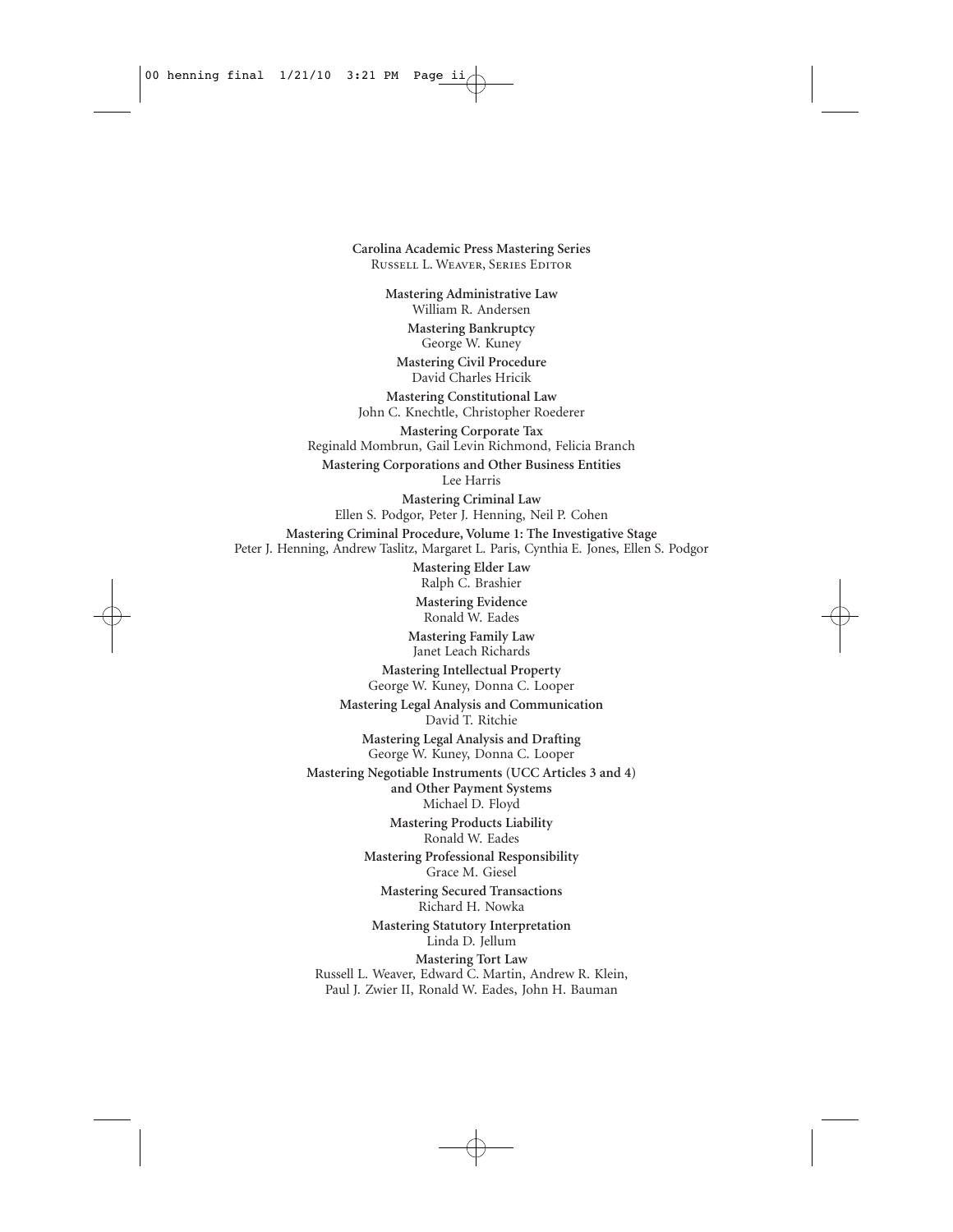# **Mastering Criminal Procedure** Volume 1 The Investigative Stage

### **Peter J. Henning**

PROFESSOR OF LAW WAYNE STATE UNIVERSITY LAW SCHOOL

## **Andrew Taslitz**

PROFESSOR OF LAW Howard University School of Law

### **Margaret L. Paris**

Dean University of Oregon School of Law

## **Cynthia E. Jones**

PROFESSOR OF LAW American University, Washington College of Law

## **Ellen S. Podgor**

PROFESSOR OF LAW STETSON UNIVERSITY COLLEGE OF LAW

Carolina Academic Press Durham, North Carolina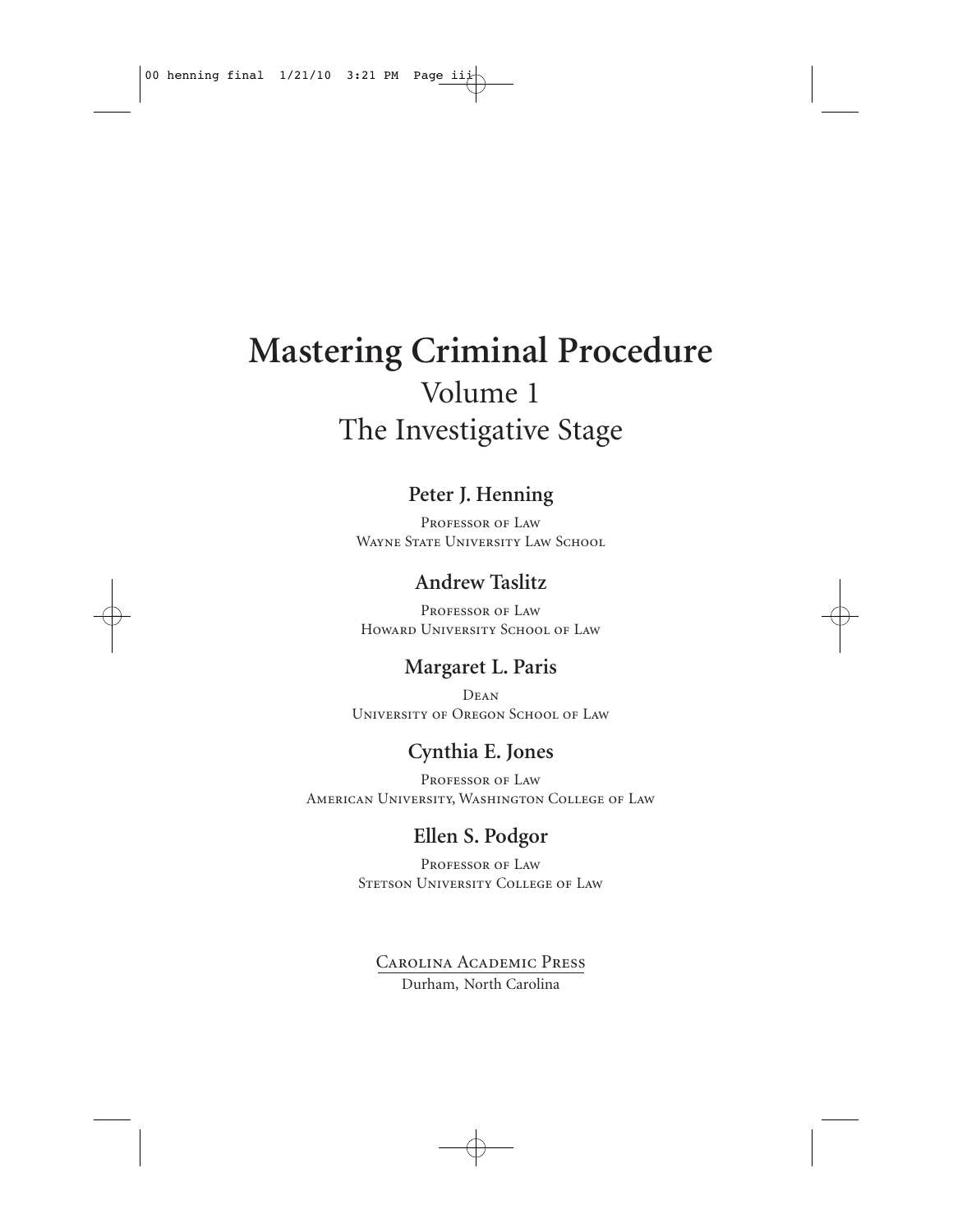Copyright © 2010 Peter J. Henning, Andrew Taslitz, Margaret L. Paris, Cynthia E. Jones, Ellen S. Podgor All Rights Reserved

#### **Library of Congress Cataloging in Publication Data**

Mastering criminal procedure. Vol. 1, The investigative stage / Peter J. Henning ... [et al.].

p. cm. -- (Carolina Academic Press mastering series)

ISBN 978-1-59460-350-1 (alk. paper)

1. Criminal procedure--United States. I. Henning, Peter J. II. Title: Investigative stage. III. Series.

KF9619.85.M378 2010 345.73'05--dc22

2009046263

Carolina Academic Press 700 Kent Street Durham, NC 27701 Telephone (919) 489-7486 Fax (919) 493-5668 www.cap-press.com

Printed in the United States of America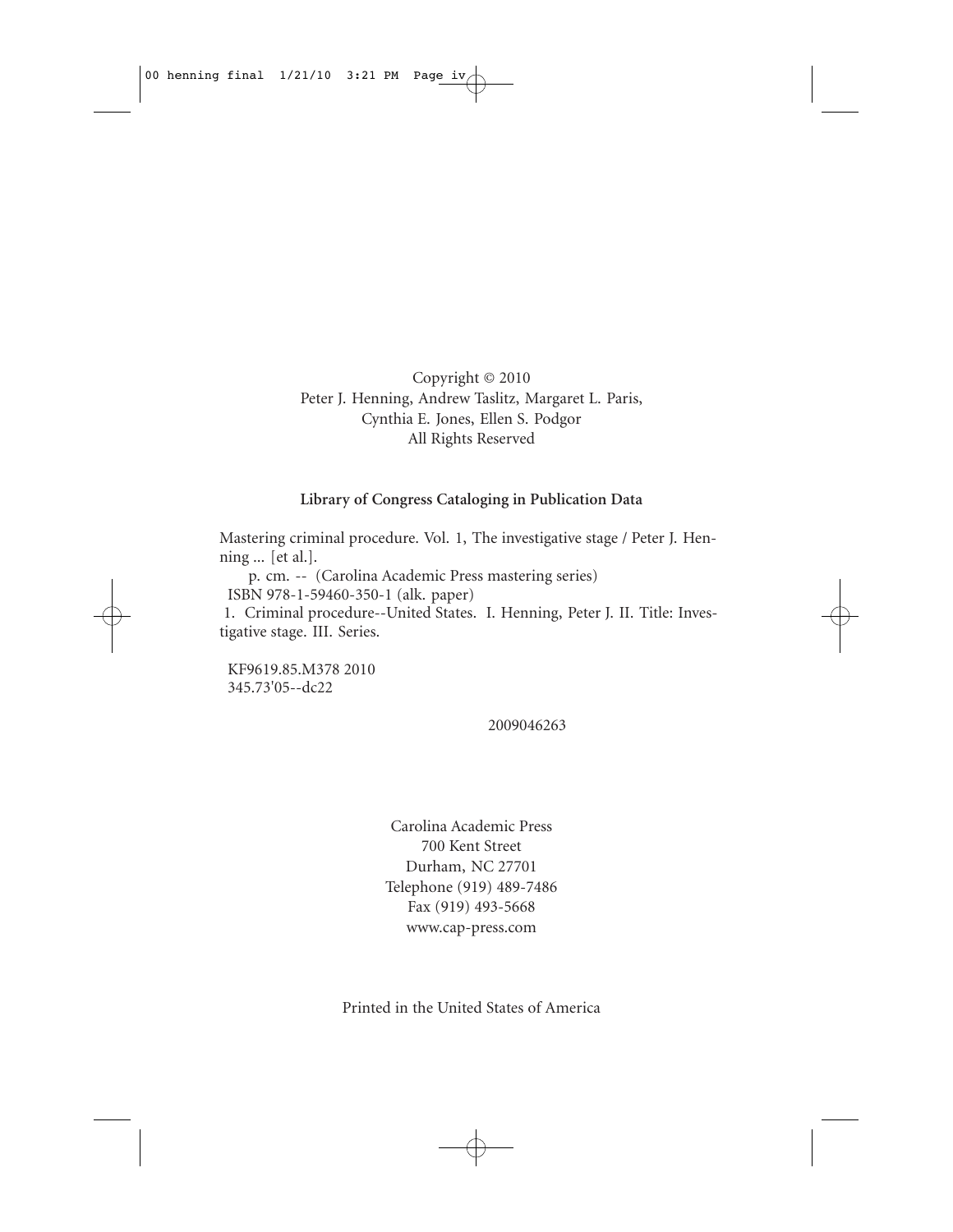To Durstan and Ruth McDonald. Peter J. Henning

To my wife, Patty, who makes life worthwhile; my sister, Ellen, who taught me to read and write in the first place; and my students, who give me more than I can ever say. Andrew Taslitz

> To Shel, who makes everything possible. Margaret L. Paris

To the memory of my wonderful mother, Ernestine C. Jones (1932-2004), who continues to motivate and inspire me. Cynthia E. Jones

> To all my students. Ellen S. Podgor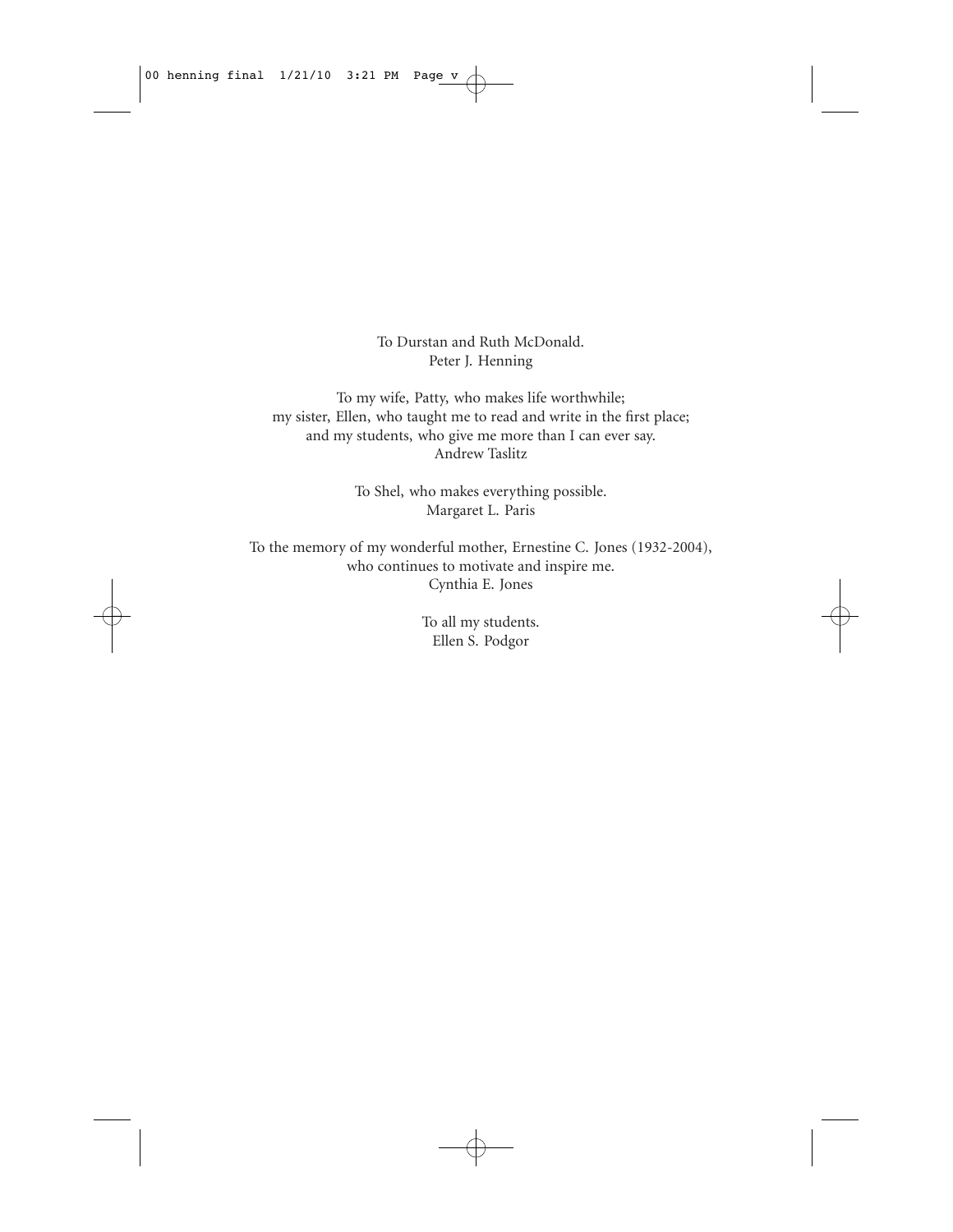# **Contents**

| <b>Table of Cases</b> |                                                              | xix            |
|-----------------------|--------------------------------------------------------------|----------------|
|                       | Series Editor's Foreword                                     | xxix           |
| Preface               |                                                              | XXX1           |
|                       | Chapter $1 \cdot$ Introduction                               | 3              |
| Roadmap               |                                                              | 3              |
| I.                    | Federal Constitutional Provisions on Criminal Procedure      | $\overline{4}$ |
|                       | A. The Fourth Amendment                                      | $\overline{4}$ |
|                       | B. The Fifth Amendment                                       | $\overline{4}$ |
|                       | C. The Sixth Amendment                                       | 5              |
|                       | D. The Eighth Amendment                                      | 5              |
|                       | The Fourteenth Amendment<br>$E_{\rm{m}}$                     | 5              |
| II.                   | Stages of the Criminal Adjudication Process                  | 5              |
|                       | Initial Pre-Arrest Investigation<br>А.                       | 5              |
|                       | $B_{\rm m}$<br>Arrest                                        | $\overline{7}$ |
|                       | C. Booking                                                   | 8              |
|                       | D. Initial Court Appearance                                  | 8              |
|                       | Preliminary Hearing<br>Ε.                                    | 10             |
|                       | F. Grand Jury                                                | 10             |
|                       | G. Arraignment                                               | 11             |
|                       | H. Pretrial Litigation                                       | 12             |
|                       | L.<br>Trial                                                  | 12             |
|                       | J.<br>Sentencing                                             | 13             |
|                       | Κ.<br>Appeals                                                | 14             |
|                       | Post-Conviction Remedies<br>L.                               | 15             |
| III.                  | A Brief Word on the Process of Constitutional Interpretation | 15             |
|                       | Text<br>$A_{-}$                                              | 16             |
|                       | B.<br>Intent of the Framers, Ratifiers, and the "People"     | 16             |
|                       | C. Constitutional Structure                                  | 18             |
|                       | D. Precedent                                                 | 19             |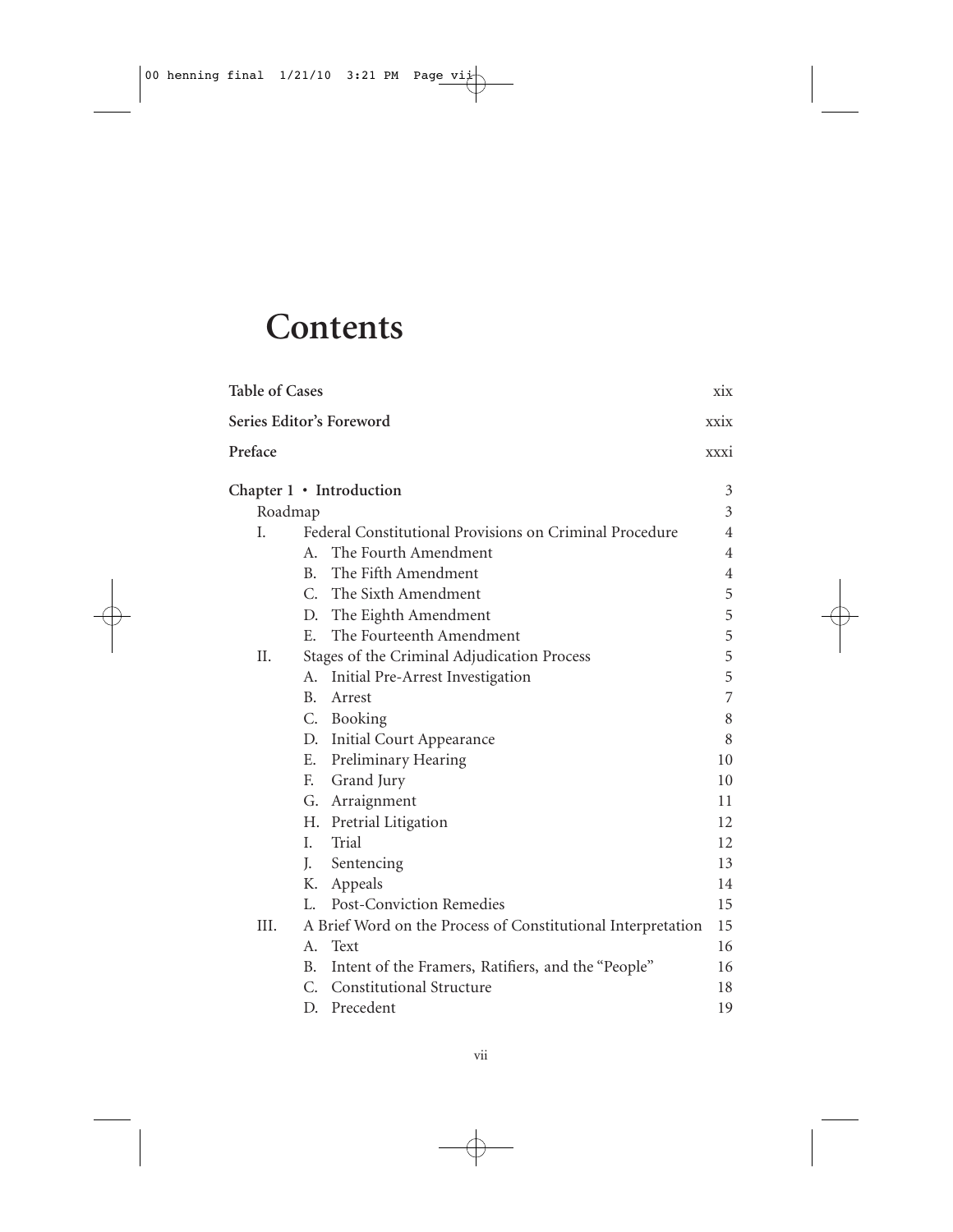|                      | Е.        | Evidence of American Customs, Traditions, and Practices 19 |    |
|----------------------|-----------|------------------------------------------------------------|----|
|                      | F.        | Contemporary Morality and Attitudes                        | 20 |
|                      | G.        | Considerations of Practicality and Prudence                | 20 |
| Checkpoints          |           |                                                            | 21 |
|                      |           | Chapter 2 • When Does the Fourth Amendment Apply?          | 23 |
| Roadmap              |           |                                                            | 23 |
| I.                   |           | Introduction                                               | 23 |
| II.                  |           | The Purpose of the Fourth Amendment                        | 24 |
| III.                 |           | The Scope of the Fourth Amendment                          | 25 |
|                      |           | A. Government Action                                       | 25 |
|                      | <b>B.</b> | The "People"                                               | 25 |
|                      | С.        | What Government Conduct Constitutes a Fourth               |    |
|                      |           | Amendment Search                                           | 26 |
|                      |           | 1. What Is a "Search:" The Katz Test                       | 26 |
|                      |           | 2. Invasion of Reasonable Expectations of Privacy          | 29 |
|                      |           | 3. "Non-Search" Investigative Techniques                   | 31 |
| IV.                  |           | The Scope of Fourth Amendment Seizures                     | 37 |
| V.                   |           | The Reasonableness Requirement                             | 37 |
| Checkpoints          |           |                                                            | 38 |
| Chapter 3 • Warrants |           |                                                            | 39 |
| Roadmap              |           |                                                            | 39 |
| I.                   |           | The Warrant "Requirement"                                  | 39 |
| II.                  |           | What Is Probable Cause?                                    | 41 |
|                      | А.        | Background and Definition                                  | 41 |
|                      |           | 1. An Objective Concept                                    | 41 |
|                      |           | 2. The Quantitative Component                              | 45 |
|                      |           | 3. The Qualitative Component                               | 45 |
|                      |           | 4. The Temporal Component                                  | 46 |
|                      |           | B. Quantitative Requirements Redux                         | 46 |
|                      |           | C. Qualitative Requirements                                | 50 |
|                      |           | 1. Aguilar-Spinelli                                        | 50 |
|                      |           | 2. Gates                                                   | 52 |
|                      |           | D. Individualized Justice and Other Normative Concerns     | 59 |
|                      | Е.        | <b>Temporal Components</b>                                 | 62 |
|                      |           | 1. Timing and Two Standards for Probable Cause             | 62 |
|                      |           | 2. Anticipatory Warrants                                   | 63 |
|                      | F.        | Particularity                                              | 66 |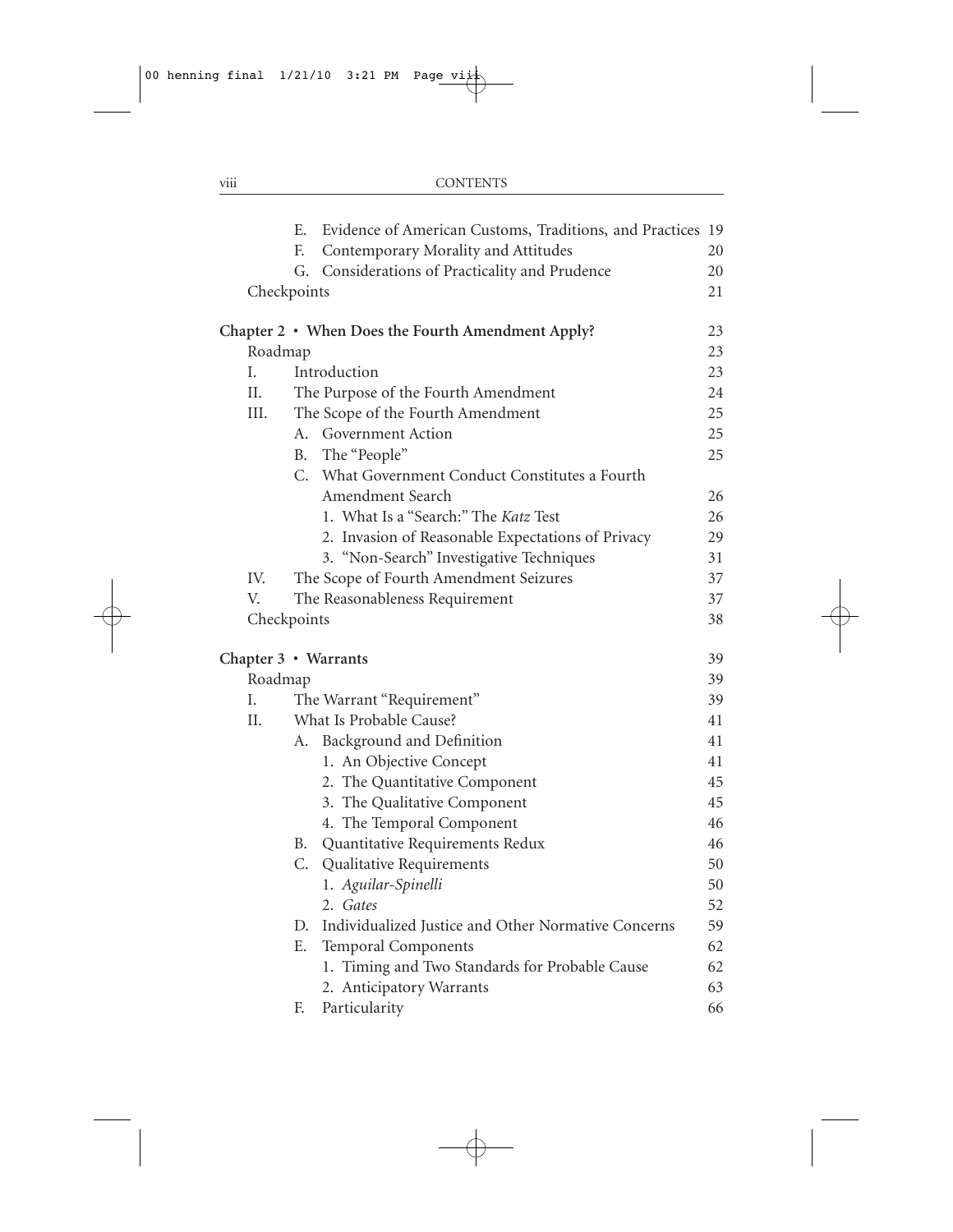|         | <b>CONTENTS</b>                                            | ix  |
|---------|------------------------------------------------------------|-----|
|         |                                                            |     |
|         | 1. Particularity's Meaning                                 | 66  |
|         | 2. Residual Clauses                                        | 67  |
|         | 3. Affidavit-Warrant Link                                  | 69  |
| III.    | Executing the Warrant                                      | 71  |
|         | A. Time, Place, and Manner                                 | 71  |
|         | Knock and Announce<br>B.                                   | 72  |
|         | C. Treatment of Individuals during Warrant Executions      | 76  |
|         | Checkpoints                                                | 80  |
|         | Chapter 4 • Arrests with and without Warrants              | 81  |
| Roadmap |                                                            | 81  |
| L       | The Requirement of Reasonableness                          | 81  |
|         | Seriousness of Offense<br>A.                               | 82  |
|         | B. Level of Suspicion                                      | 83  |
|         | C. Warrant Requirement                                     | 83  |
|         | D. Use of Force                                            | 85  |
| II.     | The Requirement of Prompt Arraignment                      | 90  |
| III.    | Terry Stops (and Frisks)                                   | 91  |
|         | Seizures versus Voluntary Encounters<br>А.                 | 92  |
|         | 1. Defining Seizures                                       | 92  |
|         | 2. A Comparison to Voluntary Encounters                    | 92  |
|         | 3. The Special Case of Public Transportation               | 94  |
|         | 4. Successful Use of Physical Force or Suspect's           |     |
|         | Submission to Authority                                    | 95  |
|         | 5. By Means Intentionally Applied                          | 96  |
|         | B. Stops versus De Facto Arrests                           | 97  |
|         | C. Sufficiency of the Evidence of Reasonable Suspicion     | 98  |
|         | 1. Quantum of Evidence                                     | 99  |
|         | 2. Quality of Evidence                                     | 102 |
|         | Terry Frisks<br>D.                                         | 106 |
|         | Checkpoints                                                | 107 |
|         | Chapter 5 · Electronic Surveillance                        | 111 |
| Roadmap |                                                            | 111 |
| Ι.      | Fourth Amendment Oversight of Surveillance                 | 111 |
|         | Threshold: Determining When the Fourth Amendment Ap-<br>А. |     |
|         | plies                                                      | 111 |
|         | The Substance of Fourth Amendment Protections<br><b>B.</b> | 113 |
| Π.      | Statutory Regulation of Electronic Surveillance            | 113 |
|         | Development of the Federal Statutory Framework<br>А.       | 113 |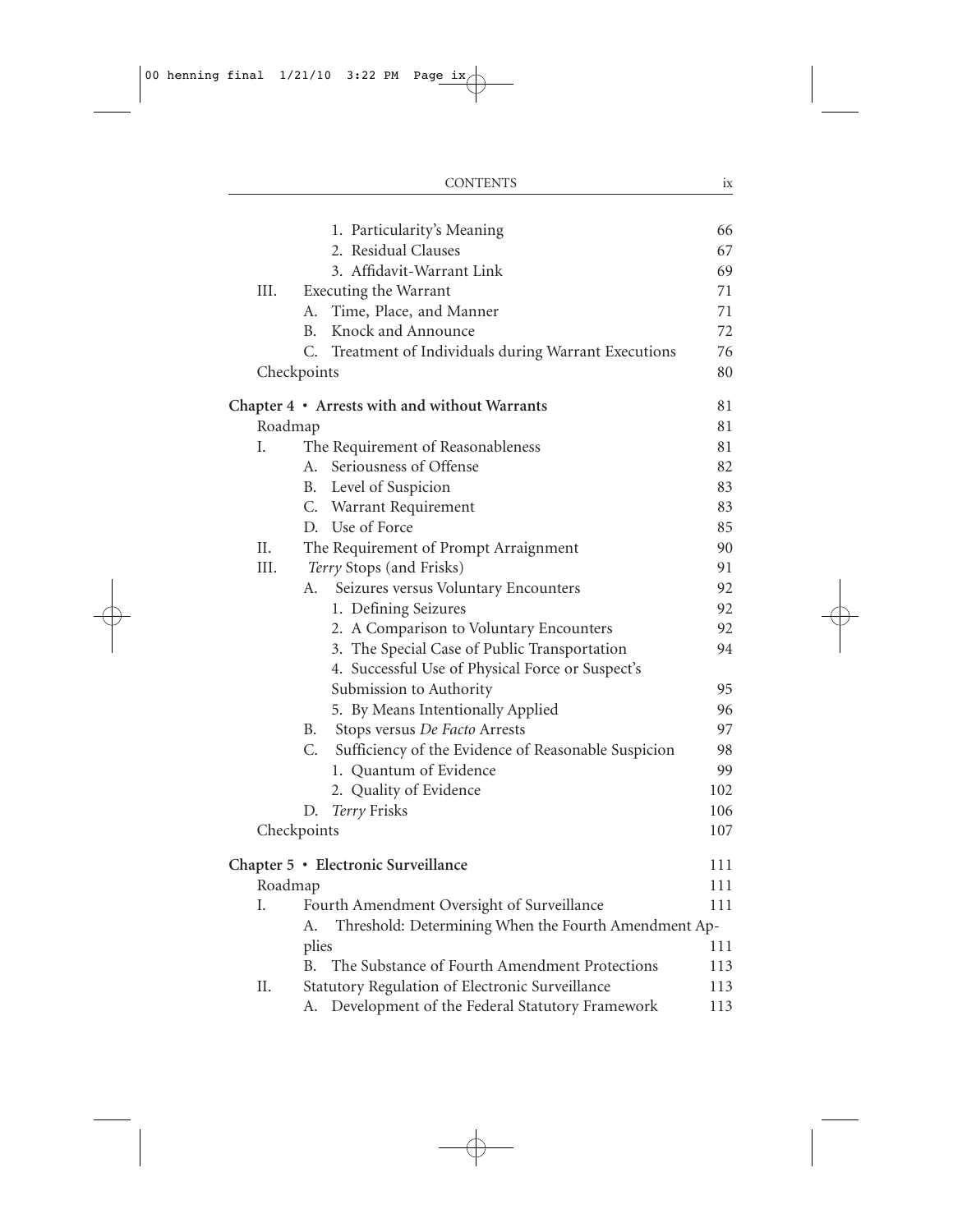|             | В.          | Relationship Between Statutes and the Fourth              |     |
|-------------|-------------|-----------------------------------------------------------|-----|
|             |             | Amendment                                                 | 114 |
| III.        |             | The Wiretap Act                                           | 115 |
|             |             | A. Title I: Highest Level of Protection                   | 115 |
|             |             | 1. Types of Communications Covered by Title I             | 115 |
|             |             | 2. Requirements for Title I Intercept Orders              | 116 |
|             |             | 3. Remedies for Title I Violations                        | 118 |
|             | B.          | Lower Protection for Stored Electronic Communications     | 119 |
|             |             | C. Lowest Protection for Pen Registers and Trap and Trace |     |
|             |             | Devices                                                   | 120 |
| IV.         | <b>FISA</b> |                                                           | 120 |
| V.          |             | The PATRIOT Act                                           | 120 |
|             | А.          | Provisions Affecting Fourth Amendment Searches            | 121 |
|             | В.          | Provision Expanding Scope of FISA                         | 121 |
|             | C.          | Provisions Affecting Wiretap Act                          | 121 |
| VI.         |             | Review Problem                                            | 122 |
|             |             | A. Problem                                                | 122 |
|             | В.          | Analysis                                                  | 123 |
| Checkpoints |             |                                                           | 125 |
|             |             |                                                           |     |
|             |             | Chapter 6 · Searches of Persons                           | 127 |
| Roadmap     |             |                                                           | 127 |
| I.          |             | Introduction                                              | 127 |
| П.          |             | Terry Searches                                            | 128 |
| III.        |             | Search Incident to Arrest Exception                       | 128 |
|             | А.          | Chimel v. California: The "Grab-Reach" Rule               | 128 |
|             | B.          | United States v. Robinson: The Automatic Search Rule      | 129 |
|             |             | C. The Scope of the Search Incident to Arrest Exception   | 130 |
|             |             | 1. The Requirement of a Custodial Arrest                  | 130 |
|             |             | 2. Probable Cause to Arrest                               | 130 |
|             |             | 3. Spatial Proximity: The Theoretical "Grab-Reach"        |     |
|             |             | Limitation                                                | 131 |
|             |             | 4. Temporal Proximity: When Is the Search                 |     |
|             |             | "Incident to" the Arrest                                  | 132 |
| IV.         |             | Searches of Personal "Effects"                            | 132 |
|             | А.          | Search of Personal Effects Incident to Arrest             | 132 |
|             | В.          | Post-Arrest Inventory Search                              | 133 |
| Checkpoints |             |                                                           | 135 |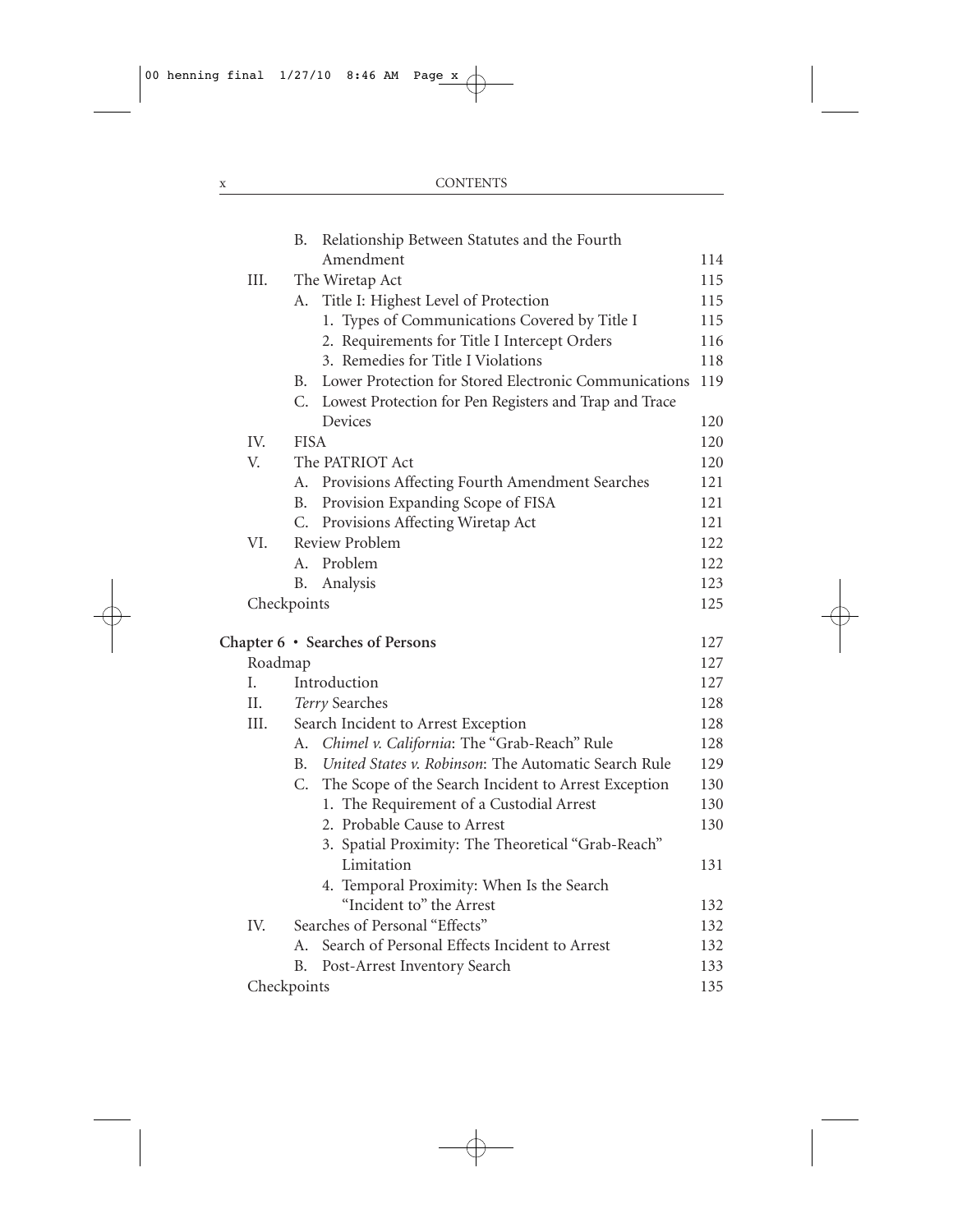|         | Chapter 7 · Searches of Cars                                | 137 |
|---------|-------------------------------------------------------------|-----|
| Roadmap |                                                             | 137 |
| Ι.      | "Non-Search" Investigations of Vehicles                     | 137 |
| II.     | Automobile Searches during Non-Custodial Traffic Stops      | 138 |
|         | Terry Automobile Searches<br>А.                             | 139 |
|         | Investigating Unrelated Criminal Activity<br>В.             | 139 |
|         | C.<br>Pretextual Traffic Stops and Racial Profiling         | 140 |
| III.    | Searches of Automobiles Incident to Custodial Arrest of     |     |
|         | Motorists                                                   | 141 |
|         | Overview<br>А.                                              | 141 |
|         | New York v. Belton<br>B.                                    | 142 |
|         | C. Thornton v. United States                                | 142 |
|         | D. Arizona v. Gant                                          | 143 |
|         | 1. The "Unsecured" Arrestee and the "Possibility of         |     |
|         | Access" to the Vehicle                                      | 145 |
|         | 2. A "Reason to Believe" Arrest-Related Evidence in Car     | 145 |
|         | 3. Summary                                                  | 145 |
| IV.     | The Automobile Exception                                    | 146 |
|         | The Automobile Exception versus Search Incident<br>А.       |     |
|         | to Arrest                                                   | 146 |
|         | A Reduced Expectation of Privacy<br>В.                      | 147 |
|         | C. The End of the "Container Rule"                          | 148 |
|         | D. Restrictions on the Automobile Exception                 | 148 |
| V.      | Inventory Searches of Impounded Vehicles                    | 149 |
|         | Purpose of Inventory Searches<br>А.                         | 149 |
|         | Requirements for a Valid Inventory Search<br>В.             | 150 |
|         | 1. Standard Procedure                                       | 150 |
|         | 2. Good Faith                                               | 151 |
|         | 3. Limited Scope                                            | 151 |
|         | Checkpoints                                                 | 151 |
|         | Chapter 8 • Consent Searches                                | 153 |
| Roadmap |                                                             | 153 |
| Ι.      | Overview                                                    | 153 |
| П.      | The Scope of a Consent Search                               | 154 |
| III.    | Objective Reasonableness                                    | 155 |
| IV.     | What Is Valid Consent?                                      | 155 |
|         | Voluntariness and the "Totality of the Circumstances"<br>А. |     |
|         | Test                                                        | 156 |
|         |                                                             |     |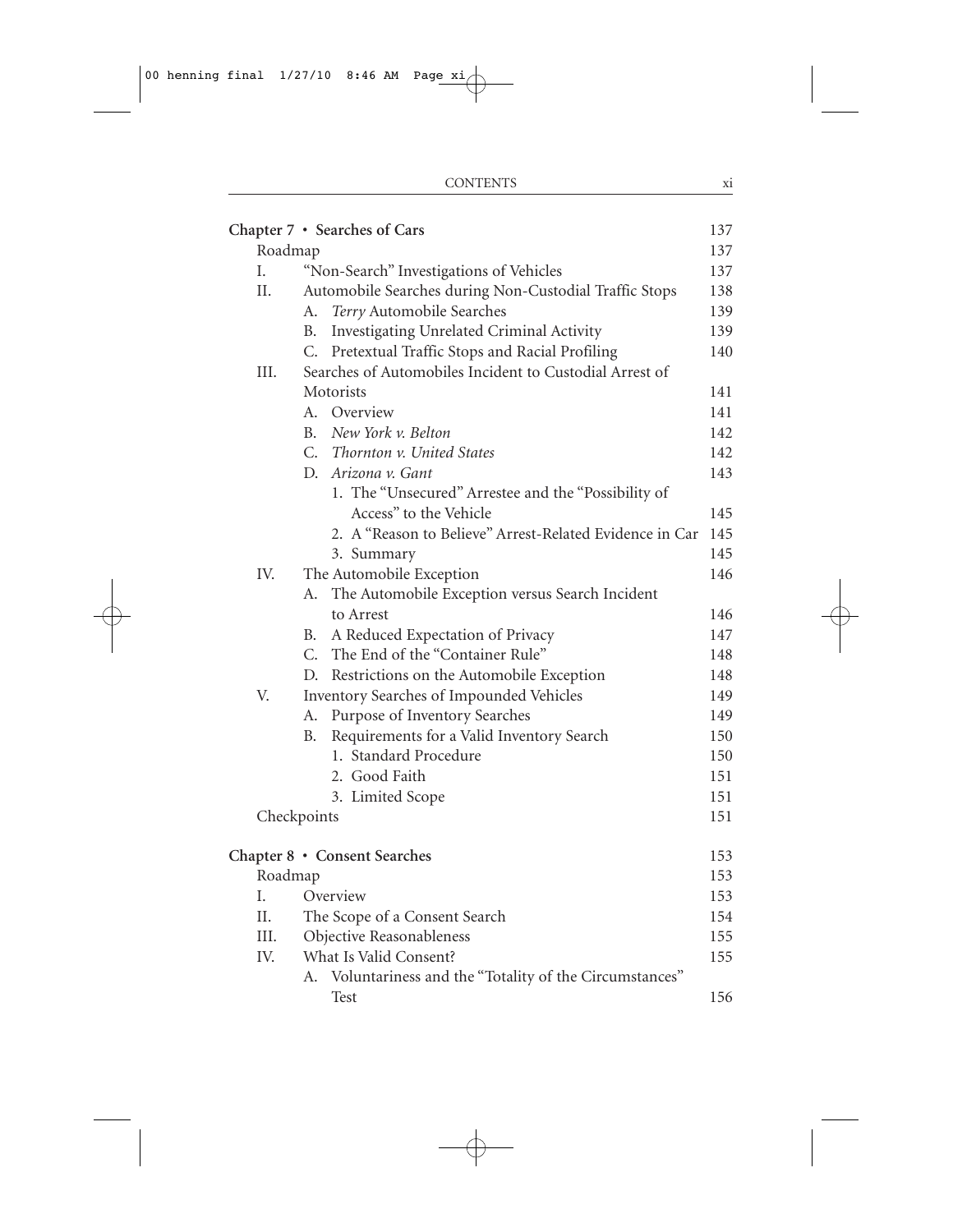|      | 1. Degree of Police Coerciveness                       | 157 |
|------|--------------------------------------------------------|-----|
|      | 2. Custodial Status                                    | 157 |
|      | 3. Characteristics of the Suspect                      | 158 |
|      | Authority to Consent<br>В.                             | 158 |
|      | 1. Actual Authority                                    | 159 |
|      | 2. Apparent Authority                                  | 160 |
| V.   | Problems with Consent Searches                         | 161 |
| VI.  | <b>State Restrictions on Consent Searches</b>          | 162 |
|      | Checkpoints                                            | 163 |
|      | Chapter 9 · Exigent Circumstances                      | 165 |
|      | Roadmap                                                | 165 |
| L.   | Introduction                                           | 165 |
| Π.   | Requirements for the Exigent Circumstances Exception   | 166 |
|      | Probable Cause<br>А.                                   | 166 |
|      | Scope of Authority<br>В.                               | 166 |
|      | C.<br><b>Obtaining Warrant Impractical</b>             | 167 |
|      | When Circumstances Are Exigent<br>D.                   | 167 |
|      | 1. Hot Pursuit                                         | 168 |
|      | 2. Public Safety                                       | 168 |
|      | 3. Destruction of Evidence                             | 169 |
|      | Checkpoints                                            | 171 |
|      | Chapter 10 · Plain View                                | 173 |
|      | Roadmap                                                | 173 |
| L.   | Introduction                                           | 173 |
| П.   | Scope of the Plain View Exception                      | 173 |
|      | A. Lawful Presence and Access                          | 174 |
|      | Seizures, Not Searches<br>B.                           | 174 |
|      | Probable Cause Standard<br>$C_{\cdot}$                 | 175 |
| III. | No "Inadvertence" Requirement                          | 176 |
| IV.  | Beyond Plain View: Other "Plain" Sensory Perceptions   | 176 |
|      | Checkpoints                                            | 178 |
|      | Chapter 11 · Administrative Searches and Special Needs | 179 |
|      | Roadmap                                                | 179 |
| I.   | Overview                                               | 179 |
|      | Defining and Analyzing Administrative Search and<br>А. |     |
|      | Seizure Cases                                          | 179 |
|      | Determining Governmental Purpose<br>В.                 | 181 |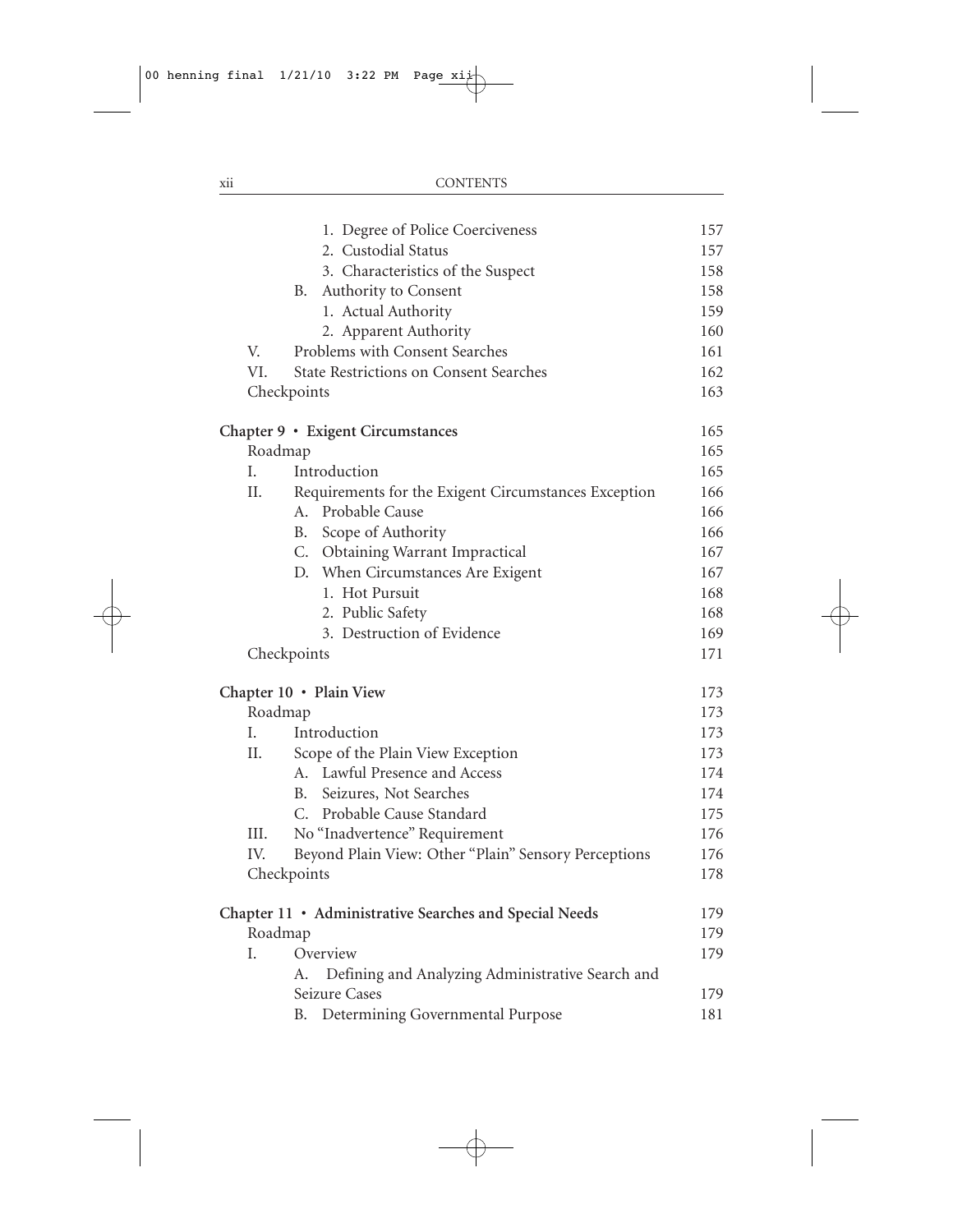|             | C.             | Balancing                                                   | 183 |
|-------------|----------------|-------------------------------------------------------------|-----|
|             | D.             | Scope of Administrative and Special Needs Searches          | 183 |
| Π.          |                | Administrative Searches                                     | 184 |
|             | А.             | Administrative Warrant Requirements                         | 184 |
|             | B.             | Warrantless Searches of Closely Regulated Businesses        | 186 |
|             |                | C. Other Administrative Searches                            | 187 |
|             |                | D. Motor Vehicle Regulation and Checkpoints                 | 188 |
|             | Ε.             | Welfare Home Visits                                         | 190 |
|             | F.             | Airport Screening                                           | 190 |
| III.        |                | <b>Border Searches</b>                                      | 191 |
|             | A <sub>1</sub> | <b>International Borders</b>                                | 191 |
|             | B.             | Detention                                                   | 191 |
|             |                | C. Roving Border Patrols                                    | 192 |
|             |                | D. Fixed Checkpoints                                        | 193 |
| IV.         |                | Searches of Vessels                                         | 193 |
| V.          |                | Special Needs Searches                                      | 194 |
|             | A.             | Public School Students                                      | 195 |
|             | B.             | Public Employees                                            | 196 |
|             | C.             | Probationers and Parolees                                   | 196 |
| VI.         |                | Drug Testing                                                | 198 |
|             | А.             | Public Employees                                            | 198 |
|             | <b>B.</b>      | Public School Students                                      | 199 |
|             | C.             | Rejected Testing Programs                                   | 200 |
|             | D.             | Lower Court Decisions                                       | 202 |
| Checkpoints |                |                                                             | 203 |
|             |                | Chapter 12 • Remedies for Fourth Amendment Violations       | 205 |
| Roadmap     |                |                                                             | 205 |
| Ι.          |                | Introduction                                                | 205 |
| Η.          |                | Development of the Exclusionary Rule                        | 206 |
|             | А.             | Weeks: The Exclusionary Rule in Federal Court               | 206 |
|             | В.             | Mapp: The Exclusionary Rule Extended to States              | 206 |
| III.        |                | Standing and Procedures for Asserting the Exclusionary Rule | 208 |
|             |                | A. Who Can Assert the Exclusionary Rule: The "Standing"     |     |
|             |                | Doctrine                                                    | 208 |
|             | В.             | How to Assert the Exclusionary Rule                         | 209 |
| IV.         |                | <b>Exclusionary Rule Limitations</b>                        | 211 |
|             | А.             | Recent Narrowing of the Exclusionary Rule                   | 211 |
|             | В.             | Limitations on the Exclusionary Rule                        | 211 |
|             |                | 1. The "Good Faith" Exception                               | 211 |
|             |                |                                                             |     |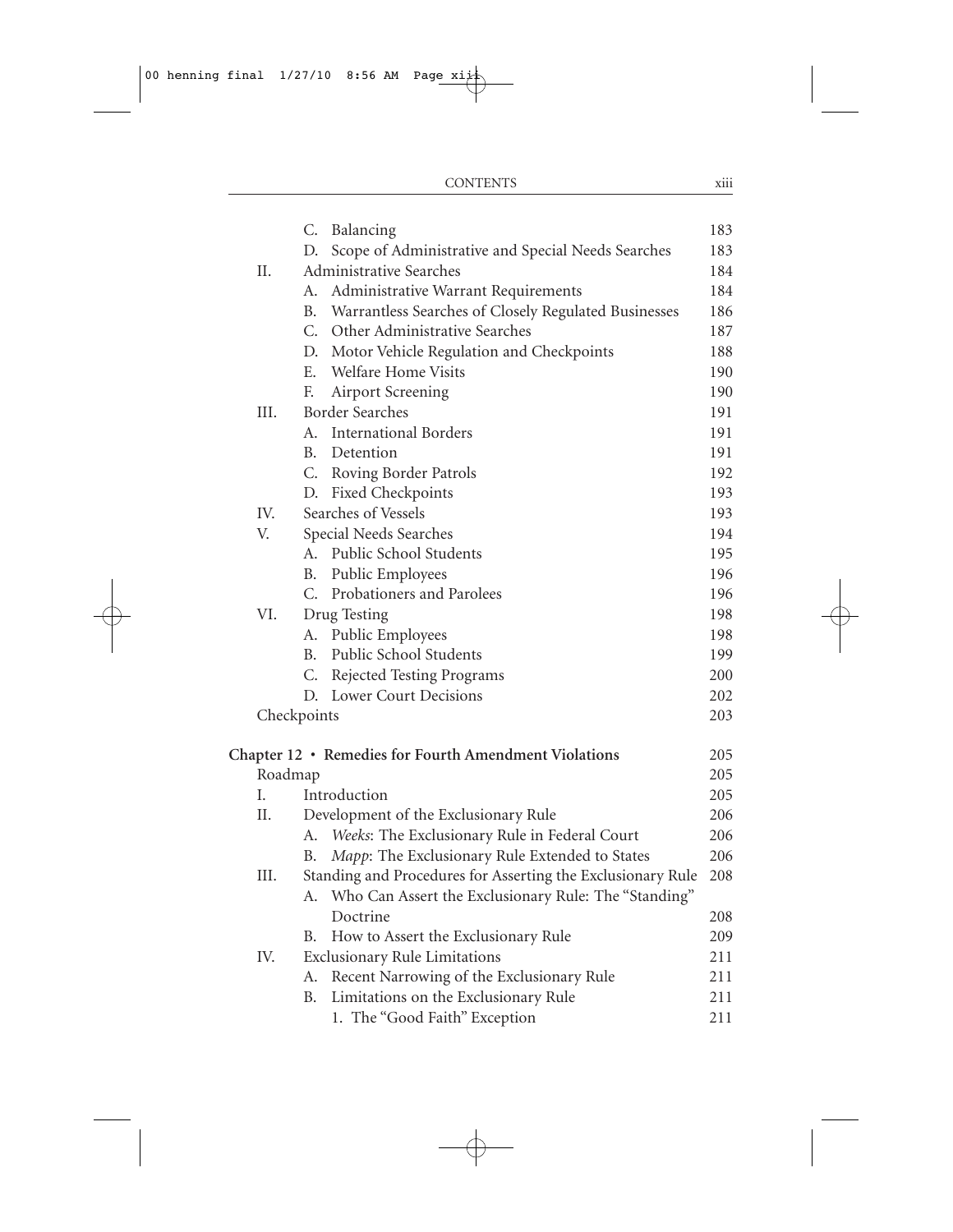|             |    | 2. The "Knock and Announce" Exception                  | 215 |
|-------------|----|--------------------------------------------------------|-----|
|             |    | 3. The "Independent Source" and "Inevitable Discovery" |     |
|             |    | Exceptions                                             | 216 |
|             |    | 4. The "Attenuated Taint" Doctrine                     | 218 |
|             |    | 5. The "Criminal Trial" Limitation                     | 219 |
|             |    | 6. The Impeachment Exception                           | 220 |
|             |    | 7. Limitation on Federal Habeas Review                 | 220 |
| V.          |    | Other Remedies for Fourth Amendment Violations         | 221 |
|             | A. | Section 1983 and <i>Bivens</i> Actions                 | 221 |
|             | B. | Common Law Tort Remedies                               | 222 |
|             |    | C. The Federal Tort Claims Act                         | 223 |
|             |    | D. RICO                                                | 223 |
|             |    | E. Injunctive Relief                                   | 224 |
|             | F. | <b>Administrative Sanctions</b>                        | 224 |
|             |    | G. Criminal Prosecutions                               | 224 |
| VI.         |    | Review Problem                                         | 225 |
|             | A. | Problem                                                | 225 |
|             | В. | Analysis                                               | 226 |
| Checkpoints |    |                                                        | 227 |
|             |    | Chapter 13 • Due Process Voluntariness                 | 229 |
| Roadmap     |    |                                                        | 229 |
| I.          |    | Due Process Voluntariness                              | 229 |
|             |    | A. Development of the Doctrine                         | 230 |
|             | В. | Totality of the Circumstances Test                     | 230 |
|             | C. | <b>Investigatory Techniques</b>                        | 231 |
|             |    | 1. Physical Techniques                                 | 231 |
|             |    | 2. Psychological Techniques                            | 232 |
|             |    | 3. Lies and Deception                                  | 233 |
|             |    | 4. Promises of Leniency                                | 233 |
| II.         |    | The Exclusionary Rule for Involuntary Confessions      | 233 |
| III.        |    | Proving Voluntariness                                  | 234 |
| IV.         |    | Review Problem                                         | 234 |
|             |    | A. Problem                                             | 234 |
|             | В. | Analysis                                               | 235 |
| Checkpoints |    |                                                        | 236 |
|             |    | Chapter 14 · Miranda and Confessions                   | 237 |
| Roadmap     |    |                                                        | 237 |
| Ι.          |    | Background                                             | 237 |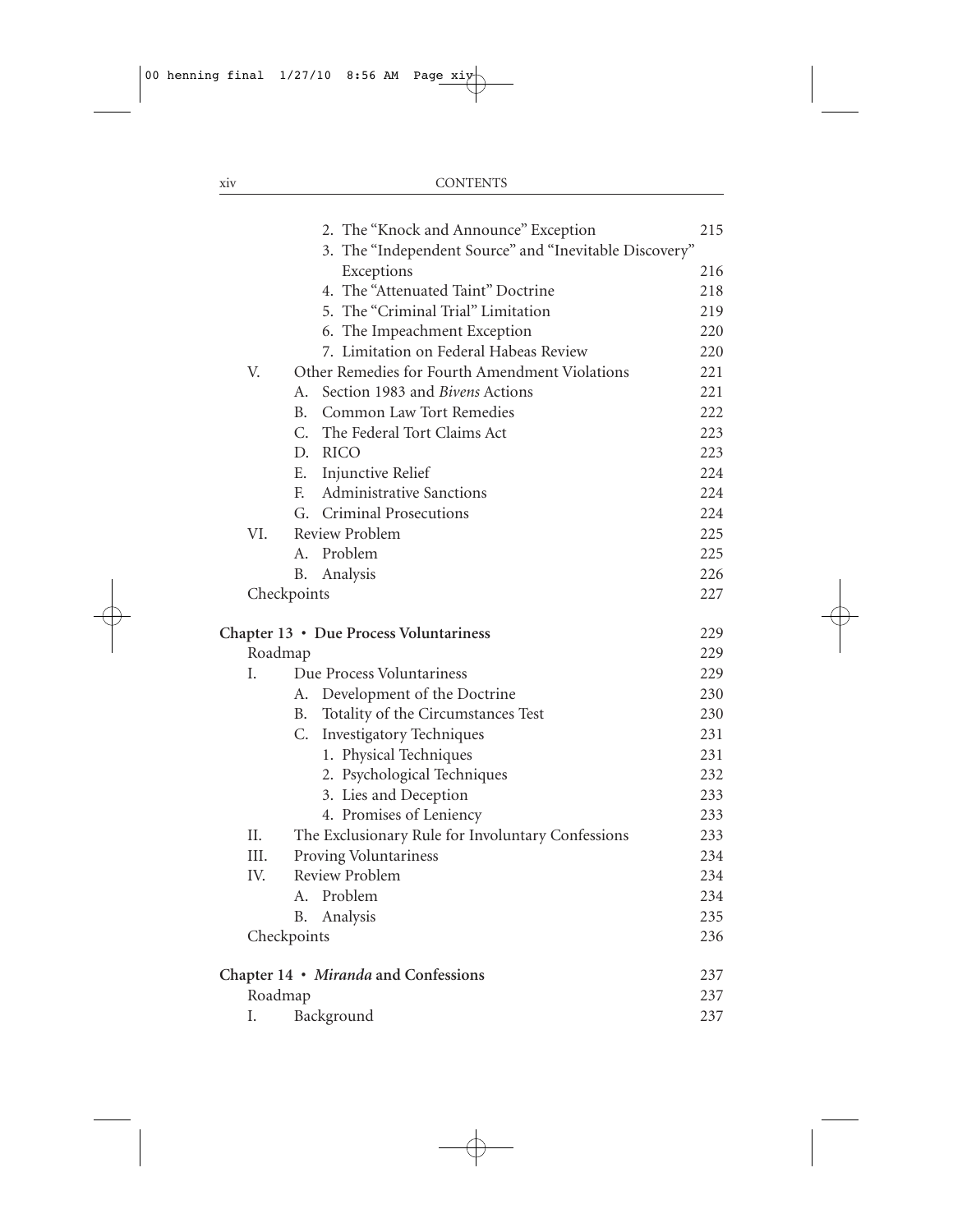| II.   | Miranda                                                      | 239 |
|-------|--------------------------------------------------------------|-----|
|       | Miranda's First Holding: The Privilege Applies outside<br>А. |     |
|       | the Courtroom                                                | 239 |
|       | Miranda's Second Holding: Compulsion Is Inherent in<br>В.    |     |
|       | "Custodial Interrogation"                                    | 240 |
|       | C.<br>Miranda's Third Holding: Overcoming Compulsion         | 241 |
|       | 1. Prophylactic Rule                                         | 241 |
|       | 2. Why Warnings Are Necessary                                | 242 |
|       | 3. The Content of the Warnings                               | 242 |
|       | Miranda's Fourth Holding: The Waiver Requirement<br>D.       | 243 |
| III.  | Dickerson v. United States                                   | 244 |
| IV.   | The Miranda Rules Summarized                                 | 246 |
| V.    | Miranda's Impact                                             | 247 |
| VI.   | Compulsion versus Coercion                                   | 249 |
| VII.  | Custody                                                      | 250 |
|       | Custody Is an Objective, Not a Subjective, Test<br>А.        | 251 |
|       | A Fourth Amendment Comparison<br>В.                          | 251 |
|       | C.<br>The Relevance of Location                              | 253 |
|       | The Reasonable Person "Under the Circumstances"<br>D.        | 254 |
| VIII. | Interrogation                                                | 256 |
|       | The Objective, Reasonable Police Officer Test<br>А.          | 256 |
|       | 1. A Significant Probability of Eliciting a Confession       |     |
|       | Is Required                                                  | 256 |
|       | 2. Mere "On the Scene" Questioning Distinguished             | 257 |
|       | When Is an Officer's Request That a Suspect Identify<br>В.   |     |
|       | Himself "Interrogation"?: The Hiibel Case                    | 258 |
|       | 1. The Hiibel Majority                                       | 258 |
|       | 2. Stevens's Dissent                                         | 259 |
| IX.   | Waiver versus Invocation of Rights                           | 260 |
|       | Components of a Valid Waiver<br>А.                           | 260 |
|       | 1. Implied Waiver                                            | 261 |
|       | 2. Voluntariness                                             | 261 |
|       | 3. Knowing and Intelligent                                   | 262 |
|       | Invocation and Its Consequences<br>В.                        | 263 |
|       | 1. What Constitutes Invocation?                              | 263 |
|       | 2. Resumption of Questioning after Rights Are Invoked        | 264 |
| Χ.    | Impeachment                                                  | 274 |
| XI.   | Miranda's Exceptions                                         | 275 |
| XII.  | <b>Undercover Activities</b>                                 | 276 |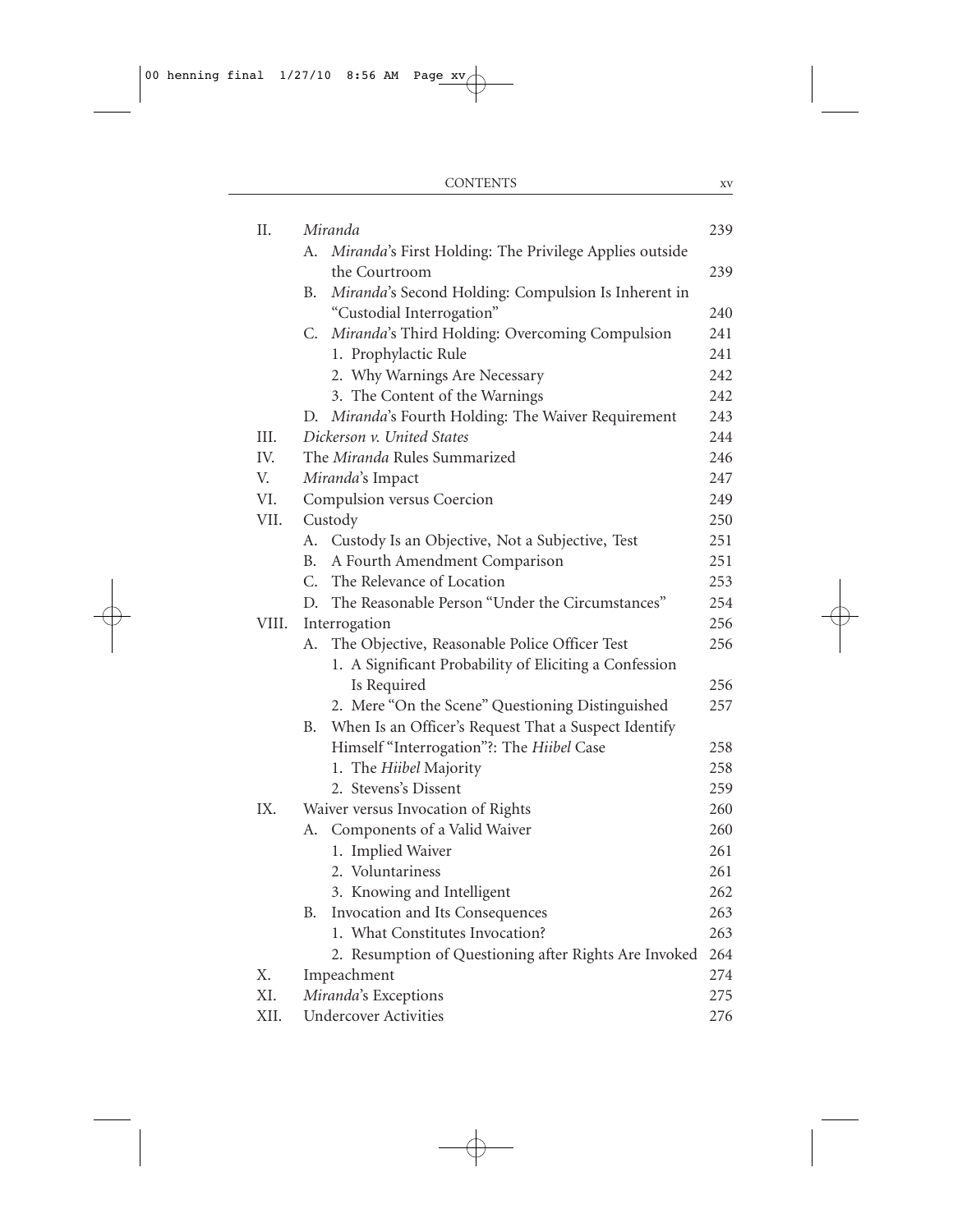| XIII. | Privilege against Self-Incrimination outside Miranda   | 276 |
|-------|--------------------------------------------------------|-----|
|       | Thresholds: Compulsion, Incrimination, Testimony<br>А. | 276 |
|       | 1. Compulsion                                          | 276 |
|       | 2. Incrimination                                       | 277 |
|       | 3. Testimony                                           | 277 |
|       | Pre-Existing Documents<br>В.                           | 278 |
|       | The "Required Records" Exception<br>C.                 | 279 |
|       | D. Invoking and Waiving the Privilege                  | 279 |
|       | Checkpoints                                            | 280 |
|       | Chapter 15 • Interrogations and the Sixth Amendment    | 283 |
|       | Roadmap                                                | 283 |
| I.    | Introduction                                           | 283 |
| II.   | Development of the Right: Massiah and Escobedo         | 284 |
|       | Massiah<br>A.                                          | 284 |
|       | Escobedo<br>B.                                         | 285 |
| III.  | Deliberate Elicitation                                 | 286 |
|       | A. Interrogation as "Elicitation"                      | 286 |
|       | Deliberate<br>B.                                       | 287 |
|       | C. Elicitation                                         | 288 |
|       | D. Jailhouse Snitches                                  | 289 |
| IV.   | Attachment of the Right to Counsel                     | 290 |
|       | A. Triggering the Right                                | 290 |
|       | Other Charges<br>В.                                    | 290 |
|       | C. Offense Specific                                    | 290 |
|       | D. Same Offense Test                                   | 291 |
| V.    | Waiver                                                 | 292 |
|       | A. Requirements                                        | 292 |
|       | Interrogation after Assertion of Right<br>В.           | 293 |
|       | Interrogation with No Prior Assertion of Right<br>C.   | 295 |
| VI.   | Subsequent Use of the Statement                        | 296 |
|       | Impeachment<br>А.                                      | 296 |
|       | Fruit of the Poisonous Tree<br><sup>R</sup>            | 297 |
| VII.  | Review Problem                                         | 297 |
|       | A. Problem                                             | 297 |
|       | B.<br>Analysis                                         | 298 |
|       | Checkpoints                                            | 299 |
|       |                                                        |     |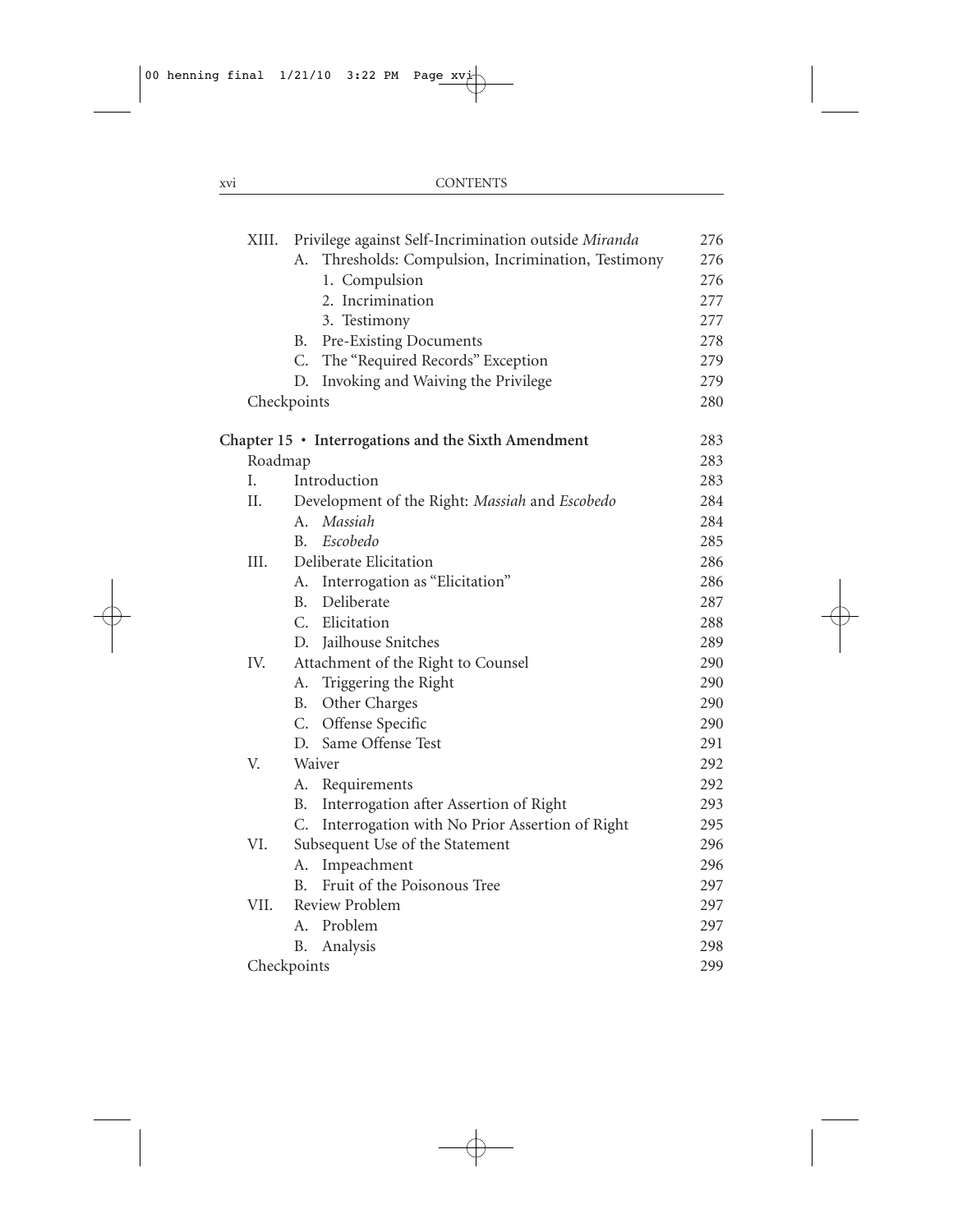|                         | <b>CONTENTS</b>                                                 | xvii |
|-------------------------|-----------------------------------------------------------------|------|
|                         | Chapter 16 • Eyewitness Identification                          | 301  |
|                         | Roadmap                                                         | 301  |
| I.                      | Introduction                                                    | 301  |
| Η.                      | The Science of Eyewitness Identifications                       | 303  |
|                         | Sources of Error<br>А.                                          | 303  |
|                         | Proposed Solutions<br><b>B.</b>                                 | 304  |
|                         | 1. Use Double-Blind Lineups and Photospreads                    | 305  |
|                         | 2. Sequential versus Simultaneous Lineups                       | 305  |
|                         | 3. Lineup Size                                                  | 306  |
|                         | 4. Lineup Instructions                                          | 306  |
|                         | 5. Showups                                                      | 307  |
|                         | 6. Sketches                                                     | 307  |
| III.                    | The Right to Counsel                                            | 308  |
|                         | A. Overview                                                     | 308  |
|                         | United States v. Wade and Uncounseled Out-of-Court<br>В.        |      |
|                         | Identifications                                                 | 309  |
|                         | The In-Court Identification in Wade<br>C.                       | 312  |
|                         | D. Wade's Modern Implications                                   | 313  |
| IV.                     | Due Process                                                     | 315  |
|                         | A. Overview                                                     | 315  |
|                         | Defining "Unnecessary Suggestiveness"<br><b>B.</b>              | 315  |
|                         | The Likelihood of Misidentification<br>$C_{\cdot}$              | 318  |
| V.                      | Other Constitutional Issues                                     | 319  |
|                         | Fifth Amendment<br>А.                                           | 319  |
|                         | Fourth Amendment<br>В.                                          | 319  |
|                         | Checkpoints                                                     | 321  |
|                         |                                                                 |      |
|                         | Chapter 17 • Entrapment                                         | 325  |
|                         | Roadmap                                                         | 325  |
| I.                      | Introduction                                                    | 325  |
| Η.                      | Subjective Approach                                             | 326  |
| III.                    | Objective Approach                                              | 328  |
| IV.                     | Entrapment-by-Estoppel                                          | 329  |
| V.                      | Sentencing Entrapment                                           | 329  |
| VI.                     | Outrageous Government Conduct                                   | 330  |
|                         | Checkpoints                                                     | 331  |
|                         | Mastering Criminal Procedure, Volume 1: The Investigative Stage |      |
| <b>Master Checklist</b> |                                                                 | 333  |
|                         |                                                                 |      |
| Index                   |                                                                 | 339  |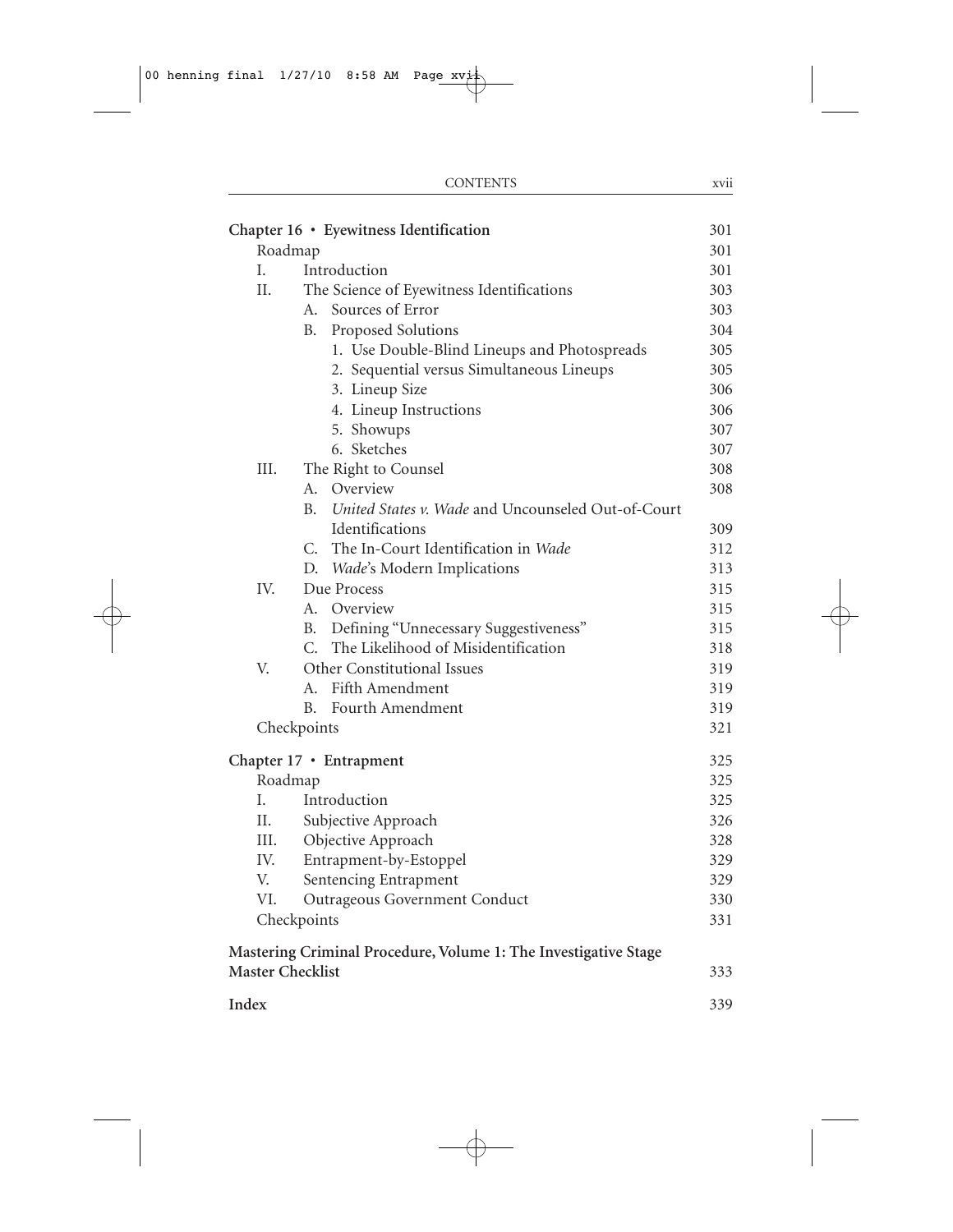## **Table of Cases**

*Adams v. Williams,* 407 U.S. 143 (1972), 103 *Alabama v. White,* 492 U.S. 325 (1990), 102 *Almeida-Sanchez v. United States*, 413 U.S. 266 (1973), 1192, 193 *Aguilar v. Texas*, 378 U.S. 108 (1964), 50, 51, 52, 55, 56 *Andersen v. Maryland*, 427 U.S. 463 (1976), 67, 68, 69 *Arizona v. Evans*, 514 U.S. 1 (1995), 213 *Arizona v. Fulminante*, 499 U.S. 279 (1991), 231, 233 *Arizona v. Gant*, 129 S. Ct. 1710 (2009), 131, 141, 143, 145 *Arizona v. Hicks*, 480 U.S. 321 (1987), 31, 174, 175, 176 *Arizona v. Johnson*, 129 S. Ct. 781 (2009), 138 *Arizona v. Mauro*, 481 U.S. 520 (1987), 257 *Arizona v. Roberts*, 486 U.S. 675 (1988), 267 *Atwater v. City of Lago Vista*, 532 U.S. 318 (2001), 82, 131 *Beck v. Ohio*, 379 U.S. 89 (1964), 41, 45, 46 *Belis v. United States*, 417 U.S. 85 (1974), 280 *Berger v. New York*, 388 U.S. 41 (1967), 68

*Berkemer v. McCarty*, 468 U.S. 420 (1984), 98, 140, 252, 275 *Bivens v. Six Unknown Named Agents of the Federal Bureau of Narcotics*, 403 U.S. 388 (1971), 222, 223 *Blackburn v. Alabama*, 361 U.S. 199 (1960), 230 *Blockburger v. United States*, 284 U.S. 299 (1932), 291, 293 *Board of Education of Independent School District No. 92 of Pottawatomie County v. Earls*, 536 U.S. 822 (2002), 200 *Bond v. United States*, 529 U.S. 334 (2000), 31, 177 *Brendlin v. California*, 551 U.S. 249 (2007), 138 *Brewer v. Williams*, 430 U.S. 387 (1977), 286, 288, 292, 297, 298 *Brigham City v. Stuart*, 547 U.S. 398 (2006), 168 *Brower v. County of Inyo*, 489 U.S. 593 (1989), 87, 96 *Brown v. Illinois*, 422 U.S. 590 (1975), 219 *Brown v. Texas*, 443 U.S. 47 (1979), 101 *Brown v. Mississippi*, 297 U.S. 278 (1936), 230 *Bumper v. North Carolina*, 391 U.S. 543 (1968), 175, 179, 228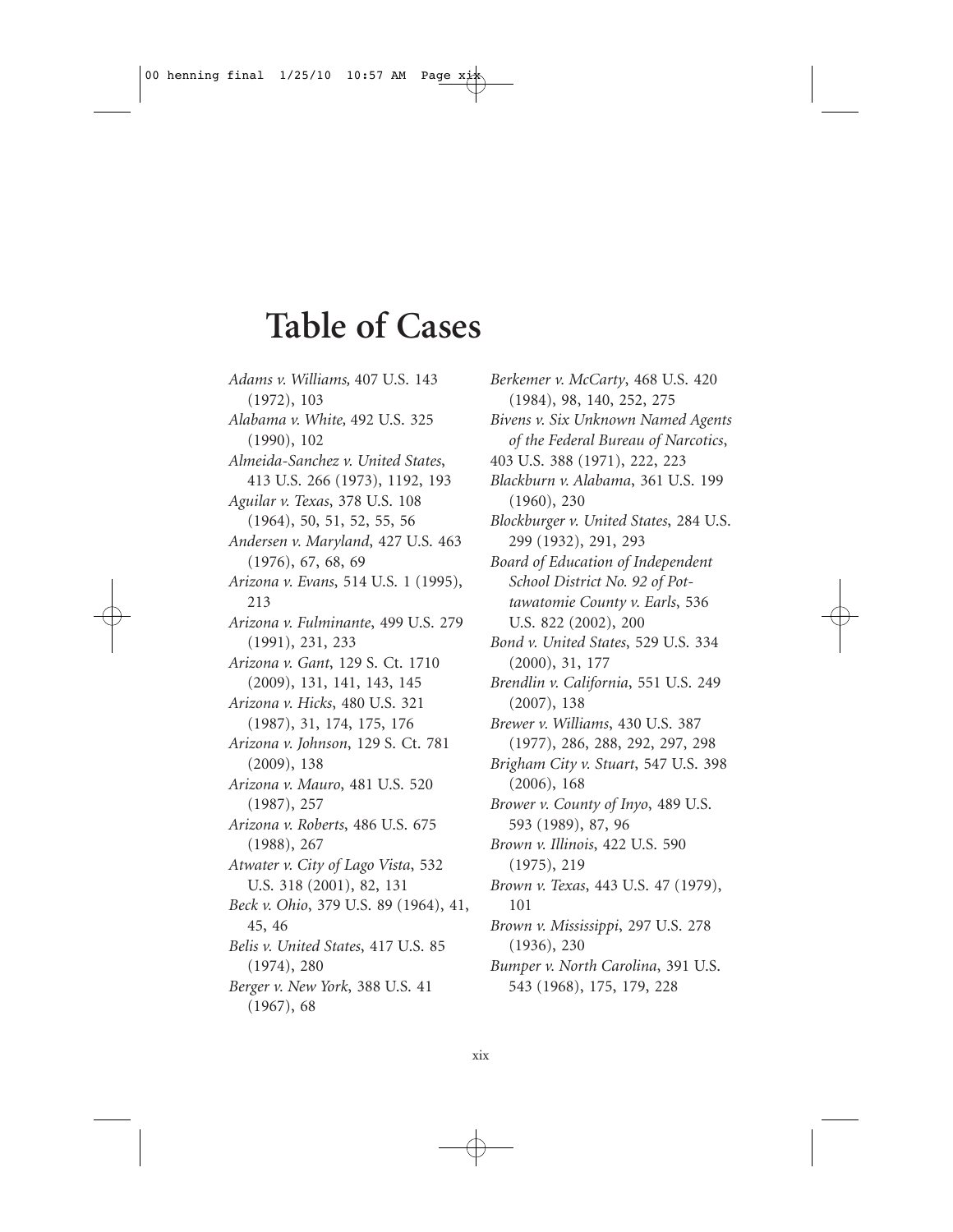| Burdeau v. McDowell, 256 U.S. 465      |
|----------------------------------------|
| (1921), 25                             |
| California v. Acevedo, 500 U.S. 565    |
| (1991), 148                            |
| California v. Byers, 402 U.S. 424      |
| (1971), 279                            |
| California v. Carney, 471 U.S. 386     |
| (1985), 30, 147                        |
| California v. Ciraolo, 476 U.S. 207    |
| (1986), 32                             |
| California v. Greenwood, 486 U.S. 35   |
| (1988), 32                             |
| California v. Hodari D, 499 U.S. 621   |
| (1991), 87, 96                         |
| Camara v. Municipal Court, 387 U.S.    |
| 523 (1967), 184, 186, 192              |
| Care v. United States, 231 F.2d 22     |
| (10th Cir. 1956), 33                   |
| Carroll v. United States, 267 U.S. 132 |
| (1925), 147, 193                       |
| Chambers v. Maroney, 399 U.S. 42       |
| (1970), 147                            |
| Chandler v. Miller, 520 U.S. 305       |
| (1997), 200                            |
| Chapman v. United States, 365 U.S.     |
| 610 (1961), 30, 159                    |
| Chimel v. California, 395 U.S. 752     |
| (1969), 128, 131, 141, 144             |
| City of Indianapolis v. Edmond, 531    |
| U.S. 32 (2000), 189                    |
| City of Los Angeles v. Lyons, 461 U.S. |
| 95 (1983), 223                         |
| Colonnade Catering Corp. v. United     |
| States, 397 U.S. 72 (1970), 186        |
| Colorado v. Bertine, 479 U.S. 367      |
| (1987), 149                            |
| Colorado v. Connelly, 479 U.S. 157     |
| (1986), 234, 261                       |
| Commonwealth v. Hatcher, 199           |
| S.W.3d 124 (Ky. 2006), 177             |

*Commonwealth v. Martinelli*, 729 A.2d 628 (Pa. 1999), 74 *Commonwealth v. Stoute*, 665 N.E. 2d 93 (1996), 96 *Connecticut v. Barrett*, 479 U.S. 523 (1987), 262 *Coolidge v. New Hampshire*, 403 U.S. 443 (1971), 173, 175 *County of Riverside v. McLaughlin*, 500 U.S. 44 (1991), 90, 91 *County of Sacramento v. Lewis*, 523 U.S. 833 (1998), 87, 96 *Crane v. Kentucky*, 476 U.S. 683 (1986), 234 *Cross v. State*, 560 So. 2d 228 (Fla. 1990), 155 *Cupp v. Murphy*, 412 U.S. 291 (1973), 31 *Davis v. Mississippi*, 394 U.S. 721 (1969), 84 *Davis v. United States*, 512 U.S. 452 (1994), 263, 319, 321 *Delaware v. Prousse*, 440 U.S. 648 (1979), 188, 194 *Devenpeck v. Alford*, 543 U.S. 146 (2004), 43 *Dickerson v. United States*, 530 U.S. 428 (2000), 244, 269 *Donovan v. Dewey*, 452 U.S. 594 (1981), 187 *Dorman v. United States*, 435 F.2d 385 (D.C. Cir. 1970), 167 *Doyle v. Ohio*, 462 U.S. 610 (1976), 274 *Dunaway v. New York*, 442 U.S. 200 (1979), 97 *Edwards v. Arizona*, 451 U.S. 477 (1981), 265, 268, 293, 295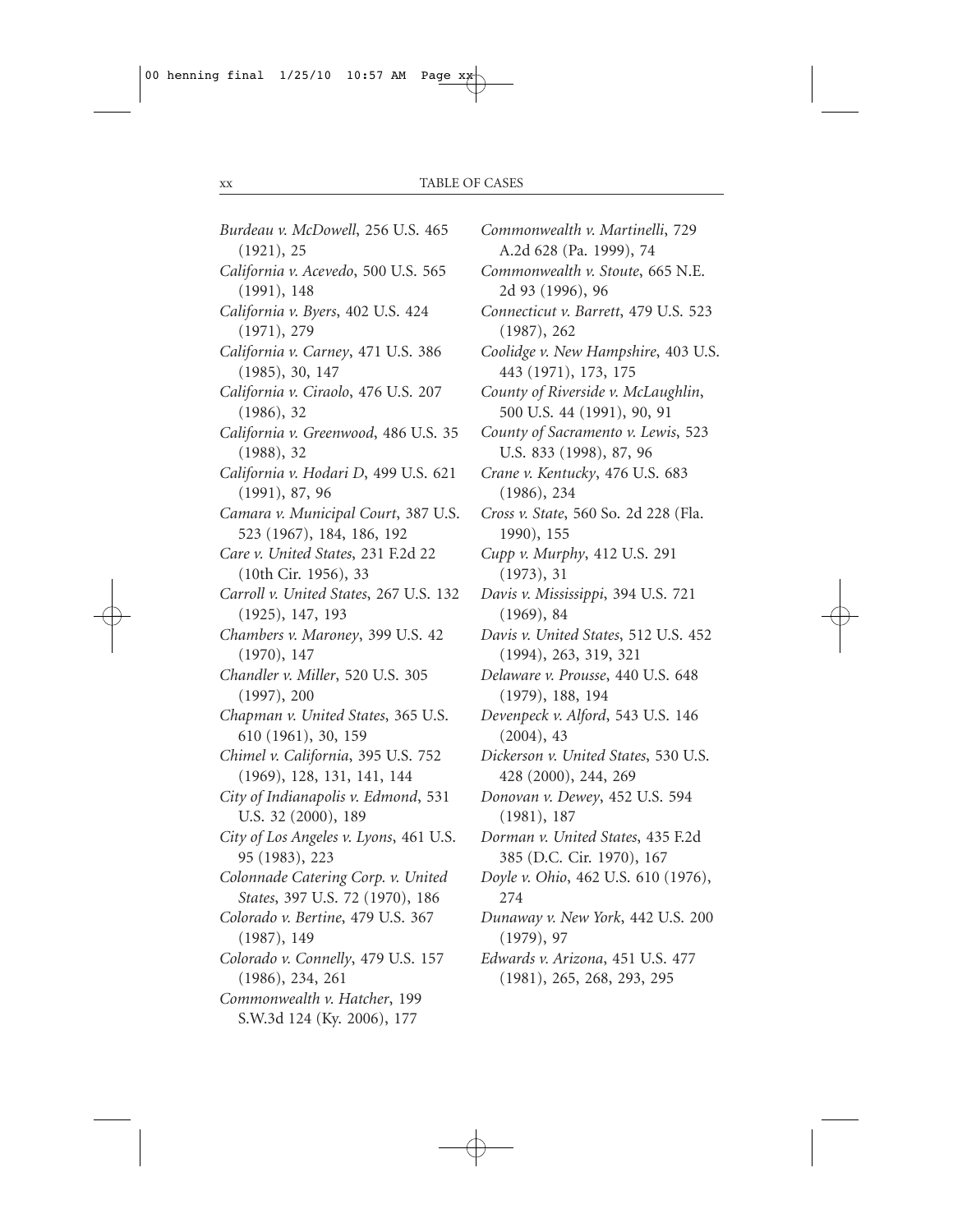*Eisman v. Superior Court*, 98 Cal. Rptr. 342 (Cal. Ct. App. 1971), 175 *Escobedo v. Illinois*, 378 U.S. 478 (1964), 285 *Ferguson v. City of Charleston*, 532 U.S. 67 (2001), 182, 200, 202 *Fields v. State*, 382 So.2d 1098 (Miss. 1980), 151 *Fisher v. United States*, 425 U.S. 391 (1976), 278, 280 *Flagg Bros., Inc. v. Brooks*, 436 U.S. 149 (1978), 280 *Florida v. Bostick*, 501 U.S. 429 (1991), 37, 93, 94, 157, 161 *Florida v. Jimeno*, 500 U.S. 248 (1991), 27, 155 *Florida v. J.L*., 529 U.S. 266 (2000), 103 *Florida v. Powell*, No. 08-1175 (*cert. granted*) June 22, 2009, 239 *Florida v. Riley*, 488 U.S. 445 (1989), 32 *Florida v. Royer*, 460 U.S. 491 (1983), 97 *Florida v. Wells*, 495 U.S. 1 (1990), 150 *Florida v. White*, 526 U.S. 559 (1999), 83 *Frazier v. Cupp*, 394 U.S. 731 (1969), 159, 233, 236 *Garcetti v. Ceballos*, 547 U.S. 410 (2006), 58 *Garcia v. Singleton*, 1 F.3d 1487 (11th Cir. 1994), 253 *Gaudlin v. State*, 683 S.W.2d 411 (Tex. Crim. App. 1984), 143 *Georgia v. Randolph*, 547 U.S. 103 (2006), 159

*Gerstein v. Pugh*, 420 U.S. 103 (1975), 90 *Gideon v. Wainwright*, 372 U.S. 335 (1963), 283 *Gilbert v. California*, 388 U.S. 263 (1967), 277, 311 *Giordenello v. United States*, 357 U.S. 480 (1958), 57 *Graham v. O'Connor*, 490 U.S. 386 (1989), 78, 85 *Greer v. Miller*, 483 U.S. 756 (1987), 274 *Griffin v. Wisconsin*, 483 U.S. 868 (1987), 197, 202 *Groh v. Ramirez*, 540 U.S. 551 (2004), 69, 214 *Grosso v. United States*, 390 U.S. 62 (1968), 279 *Hale v. Henkel*, 201 U.S. 43 (1906), 279 *Hampton v. United States*, 435 U.S. 484 (1976), 330 *Harris v. New York*, 401 U.S. 222, 226 (1971), 220 *Hayes v. Florida*, 470 U.S. 811 (1985), 84, 97 *Herring v. United States*, 129 S. Ct. 695 (2009), 146, 211, 214, 226 *Hester v. United States*, 265 U.S. 57 (1924), 33 *Hiibel v. Sixth Judicial District Court of Nevada Humboldt County*, 542 U.S. 177 (2004), 98, 258 *Hoffa v. United States*, 385 U.S. 293 (1966), 34 *Holt v. United States*, 218 U.S. 245 (1910), 277 *Horton v. California*, 496 U.S. 128 (1990), 174, 176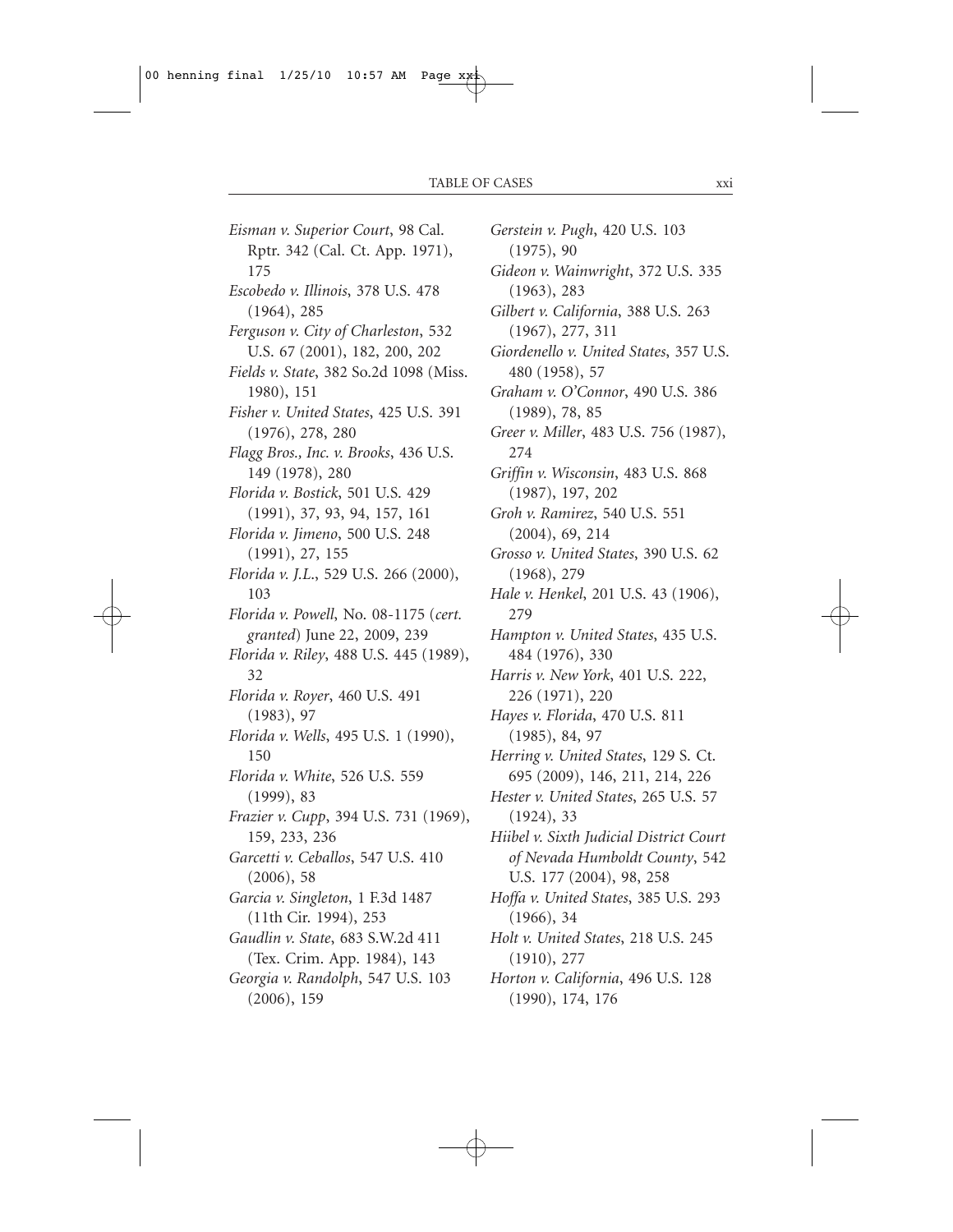*Hudson v. Michigan*, 547 U.S. 586 (2006), 76, 215 *Hudson v. Palmer*, 468 U.S. 517 (1984), 30, 196 *Huff v. State*, 452 So.2d 1352 (Ala. Crim. App. 1984), 277 *Hulse v. State*, 961 P.2d 75 (Mont. 1988), 31 *Illinois v. Caballes*, 543 U.S. 405 (2005), 36, 139 *Illinois v. Gates*, 462 U.S. 213 (1983), 44, 47, 48, 50, 52, 56, 71 *Illinois v. Krull*, 480 U.S. 340 (1987), 213 *Illinois v. Lafayette*, 422 U.S. 640 (1983), 133, 149 *Illinois v. Lidster*, 540 U.S. 419 (2004), 179, 189 *Illinois v. McArthur*, 531 U.S. 326 (2001), 37, 170 *Illinois v. Perkins*, 496 U.S. 292 (1990), 276 *Illinois v. Rodriguez*, 497 U.S. 177 (1990), 160 *Illinois v. Wardlow*, 528 U.S. 119 (2000), 98, 102 *In re Doe v. United States*, 801 F.2d 1164 (9th Cir. 1986), 279 *Jacobsen v. United States*, 503 U.S. 540 (1992), 327 *James v. Illinois*, 493 U.S. 307 (1990), 220 *Johnson v. State*, 137 P.3d 903 (Wyo. 2006), 151 *Johnson v. Zerbst*, 304 U.S. 458 (1938), 292 *Kansas v. Ventris*, 129 S.Ct. 1841 (2009), 289, 296, 299 *Kastigar v. United States*, 406 U.S. 441 (1972), 277

*Katz v. United States*, 389 U.S. 347 (1967), 26, 27, 29, 112, 113 *Kaupp v. Texas*, 538 U.S. 626 (2003), 83, 97 *Kirby v. Illinois*, 406 U.S. 682 (1972), 285, 308 *Knowles v. Iowa*, 525 U.S. 113 (1998), 130 *Kuhlman v. Wilson*, 477 U.S. 436 (1986), 289 *Kyllo v. United States*, 533 U.S. 27 (2001), 35 *Lewis v. United States*, 385 U.S. 206 (1966), 34 *Leyra v. Denno*, 347 U.S. 556 (1954), 232 *Lopez v. United States*, 373 U.S. 427 (1963), 34 *Los Angeles County v. Rettele*, 550 U.S. 609 (2007), 78 *Lynumn v. Illinois*, 372 U.S. 528 (1963), 233 *Maine v. Moulton*, 474 U.S. 159 (1985), 288, 290, 298 *Manson v. Braithwaite*, 433 U.S. 98 (1977), 315, 318 *Mapp v. Ohio*, 367 U.S. 643 (1961), 207, 211, 216 *Marchetti v. United States*, 390 U.S. 39 (1968), 279 *Marshall v. Barlows, Inc.*, 436 U.S. 307 (1978), 185 *Maryland v. Buie*, 494 U.S. 325 (1990), 77 *Maryland v. Garrison*, 480 U.S. 79 (1987), 66 *Maryland v. Pringle*, 540 U.S. 366 (2003), 47, 49, 50, 60, 61 *Maryland v. Wilson*, 519 U.S. 408 (1997), 97, 138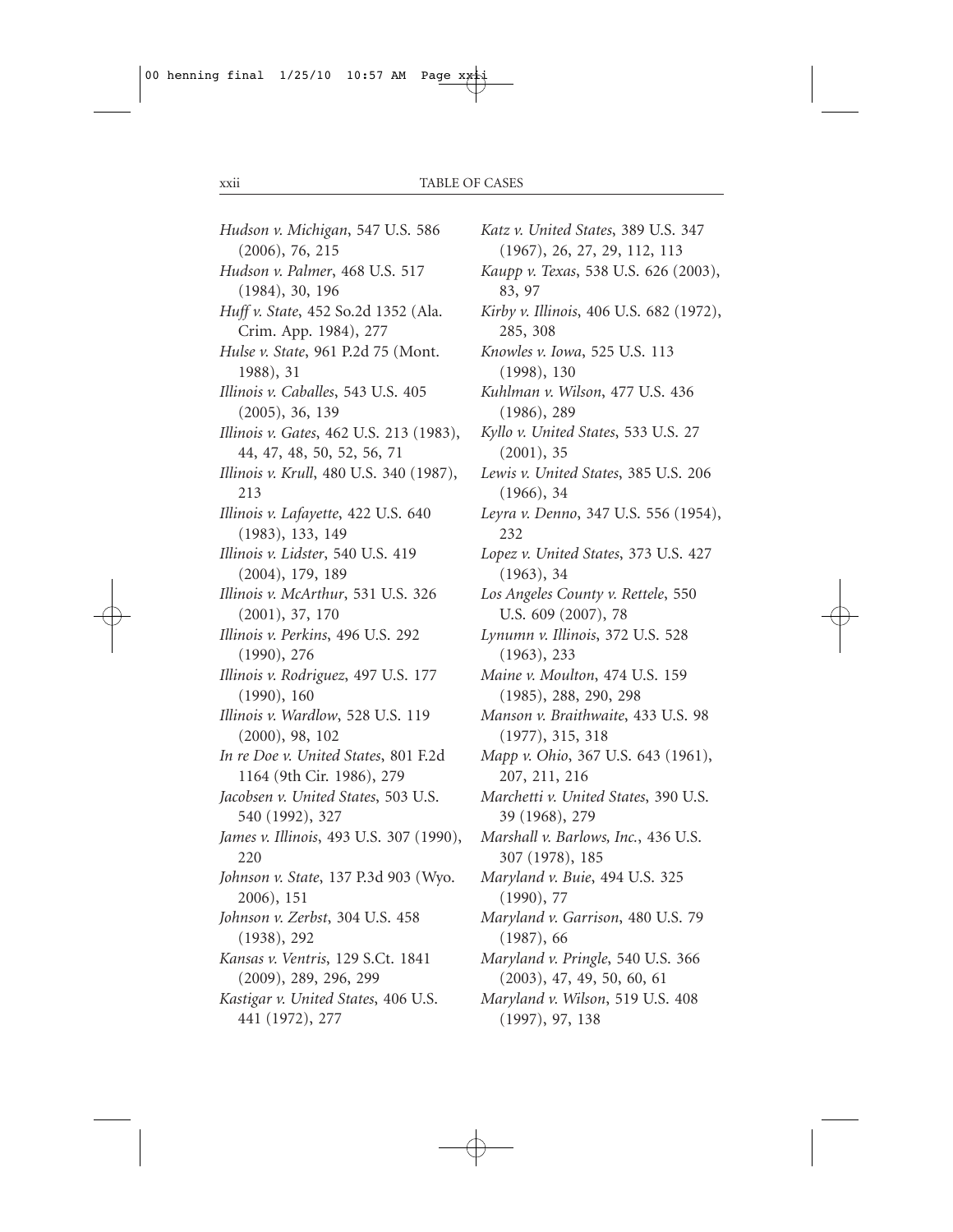*Massachusetts v. Sheppard*, 468 U.S. 981 (1984), 211, 213 *Massiah v. United States*, 377 U.S. 201 (1964), 284, 287, 298 *Mathews v. United States*, 485 U.S. 58 (1988), 328 *Mathis v. United States*, 391 U.S. 1 (1968), 253 *Mayfield v. United States*, 504 F.Supp.2d 1023 (D.Or. 2007), 121 *McNeil v. Wisconsin*, 501 U.S. 171 (1991), 290, 294 *Michigan Department of State Police v. Sitz*, 496 U.S. 444 (1990), 182, 189 *Michigan v. Clifford*, 464 U.S. 287 (1984), 167 *Michigan v. Harvey*, 494 U.S. 344 (1990), 296, 298 *Michigan v. Jackson*, 475 U.S. 625 (1986), 293, 296 *Michigan v. Long*, 463 U.S. 1032 (1983), 139 *Michigan v. Mosley*, 432 U.S. 96 (1975), 264, 266 *Michigan v. Summers*, 452 U.S. 692 (1981), 77 *Michigan v. Tucker*, 417 U.S. 433 (1974), 270 *Michigan v. Tyler*, 436 U.S. 499 (1978), 167, 180, 188 *Mincey v. Arizona*, 437 U.S. 385 (1978), 169, 215 *Minnesota v. Carter*, 525 U.S. 83 (1998), 30 *Minnesota v. Dickerson*, 508 U.S. 366 (1993), 176 *Minnesota v. Murphy*, 465 U.S. 420 (1984), 253

*Minnesota v. Olson*, 495 U.S. 91 (1990), 30, 83, 84, 169 *Miranda v. Arizona*, 384 U.S. 436 (1966), 47, 156, 219, 229, 241- 258, 260-278, 283, 286, 287, 291, 292, 296, 298, 313 *Missouri v. Seibert*, 542 U.S. 600 (2004), 270, 273 *Montejo v. Louisiana*, 129 S.Ct. 2079 (2009), 268, 293 *Moran v. Burbine*, 475 U.S. 412 (1986), 261 *Muehler v. Mena*, 544 U.S. 93 (2005), 77 *Murray v. United States*, 487 U.S. 533 (1988), 216 *National Treasury Employees Union v. Von Raab*, 489 U.S. 656 (1989), 198, 202 *Neil v. Biggers*, 409 U.S. 188, 198 (1972), 315, 317 *New Jersey v. T.L.O.*, 469 U.S. 325 (1985), 25, 180, 195, 199, 202 *New York v. Belton*, 453 U.S. 454 (1981), 141-147 *New York v. Burger*, 482 U.S. 691 (1987), 187 *New York v. Quarles*, 467 U.S. 649 (1984, 275 *Nix v. Williams*, 467 U.S. 431 (1984), 217, 297 *North Carolina v. Butler*, 441 U.S. 369 (1979), 261 *O'Connor v. Ortega*, 480 U.S. 709 (1987), 196 *Ohio v. Robinette*, 519 U.S. 33 (1996), 140, 158 *Oliver v. United States*, 466 U.S. 170 (1984), 30, 33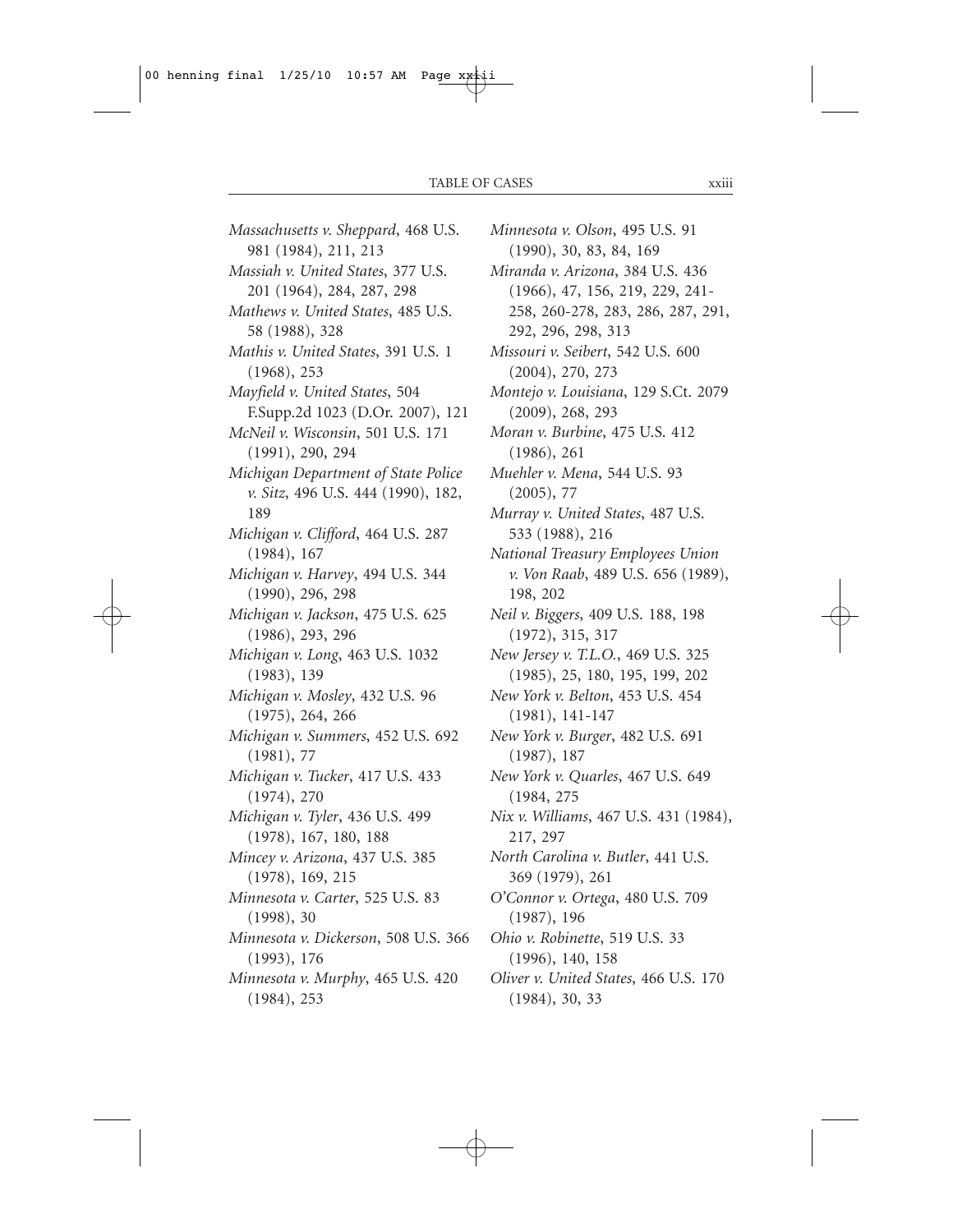*Olivera v. State*, 315 So.2d 487 (Fla. Dist. Ct. App. 1975), 30 *Olmstead v. United States*, 277 U.S. 438 (1928), 111, 112 *Onossian v. Block*, 175 F.3d 1169 (9th Cir. 1999), 87 *Oregon v. Bradshaw*, 462 U.S. 1039, 1045 (1983), 268 *Oregon v. Elstad*, 470 U.S. 298 (1985), 234, 245, 269, 271, 272, 273 *Oregon v. Mathiason*, 429 U.S. 492 (1977), 253 *Orozco v. Texas*, 394 U.S. 324 (1969), 253 *Overton v. Ohio*, 534 U.S. 982 (2001), 57 *Ornelas v. United States*, 517 U.S. 690 (1996), 100 *Patterson v. Illinois*, 487 U.S. 285 (1988), 295 *Payne v. Arkansas*, 356 U.S. 560 (1958), 232 *Payton v. New York*, 445 U.S. 573 (1980), 83, 168 *Pennsylvania v. Mimms*, 434 U.S. 106 (1977), 97, 138 *Pennsylvania v. Muniz*, 496 U.S. 582 (1990), 257, 275, 319 *People v. Barraza*, 591 P.2d 947 (Cal. 1979), 329 *People v. Boff*, 766 P.2d 646 (Colo. 1988), 132 *People v. Hopkins*, 870 P.2d 478 (Colo. 1994), 161 *People v. Martinez*, 80 N.Y. 2d 444 (N.Y. App. 1992), 96 *Powell v. Alabama*, 287 U.S. 45 (1932), 284, 310

*Powell v. Nevada*, 511 U.S. 79 (1994), 91 *Preston v. United States*, 376 U.S. 364 (1964), 132 *Rakas v. Illinois*, 439 U.S. 128 (1978), 208 *Rawlings v. Kentucky*, 448 U.S. 98 (1980), 130 *Reid v. Georgia*, 448 U.S. 438 (1980), 105 *Rhode Island v. Innis*, 446 U.S. 291 (1980), 256, 287 *Richards v. Wisconsin*, 520 U.S. 385 (1997), 72, 73 *Rothgery v. Gillespie County*, 128 S.Ct. 2578 (2008), 290 *Safford Unified School District #1 v. Redding*, 129 S.Ct. 2633 (2009), 195 *Samson v. California*, 547 U.S. 843 (2006), 197 *Schmerber v. California*, 384 U.S. 757 (1966), 31, 133, 170, 277 *Schneckloth v. Bustamonte*, 412 U.S. 218 (1973), 156, 158 *Scott v. Harris*, 550 U.S. 372 (2007), 88 *See v. City of Seattle*, 387 U.S. 541 (1967), 184, 192 *Segura v. United States*, 468 U.S. 796 (1984), 216 *Sherman v. United States*, 356 U.S. 369 (1958), 326 *Simmons v. United States*, 390 U.S. 377 (1968), 210, 316 *Skinner v. Railway Labor Executives' Association*, 489 U.S. 602 (1989), 31, 198, 200, 202 *Smith v. Maryland*, 442 U.S. 735 (1979), 29, 33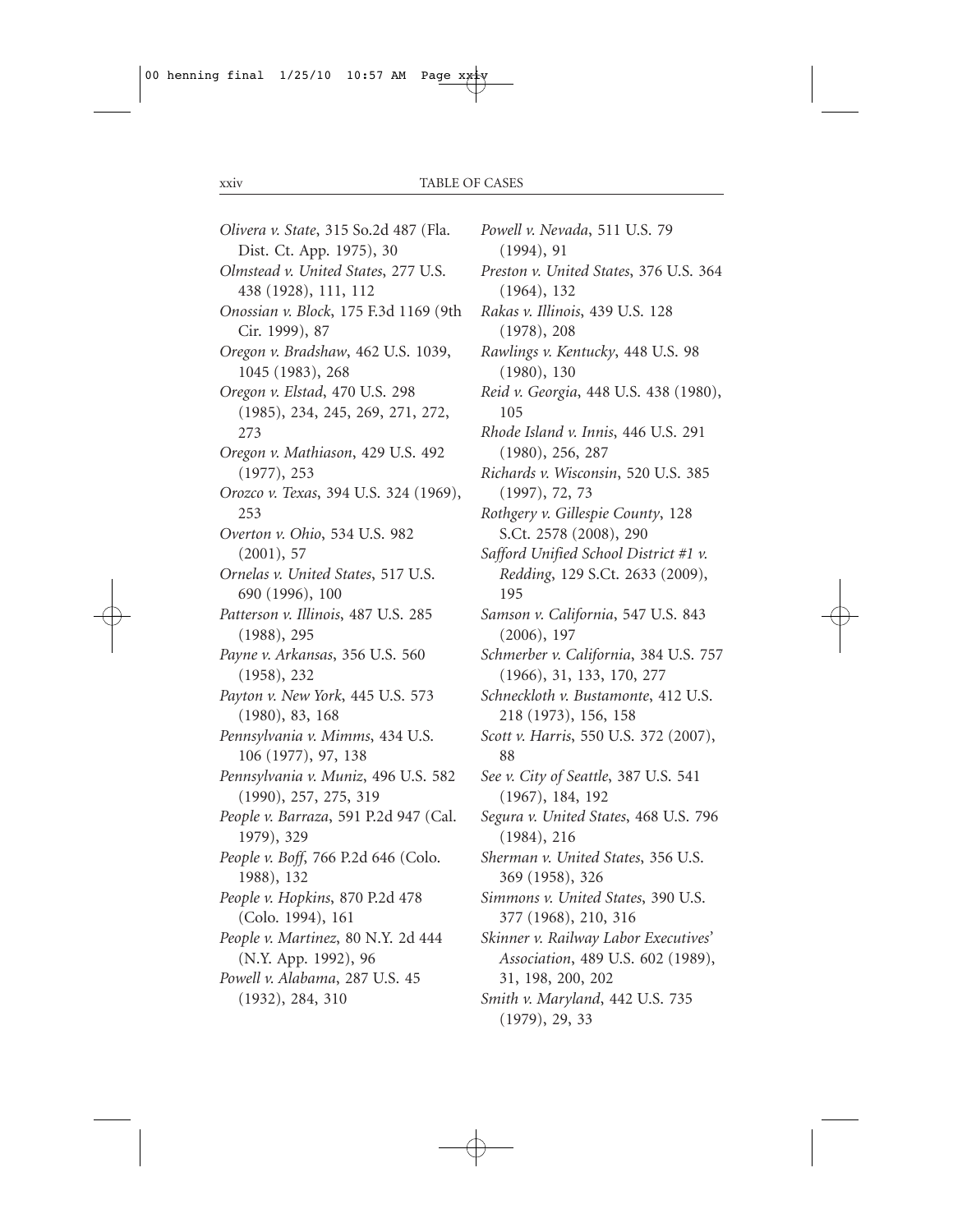*Soldal v. Cook County*, 506 U.S. 56 (1992), 37 *Sorrells v. United*, 287 U.S. 435 (1932), 326 *South Dakota v. Neville*, 459 U.S. 553 (1983), 277 *South Dakota v. Opperman*, 428 U.S. 364 (1976), 149, 151 *Spano v. New York*, 360 U.S. 315 (1959), 232 *Spinelli v. United States,* 393 U.S. 410 (1969), 50, 51, 52, 55, 56 *Stanley v. Georgia*, 394 U.S. 557 (1969), 175 *Stansbury v. California*, 511 U.S. 318 (1994), 251 *State v. Carty*, 790 A.2d 903 (N.J. 2002), 163 *State v. Cordova*, 748 P.2d 30 (N.M. 1989), 56 *State v. Curtin*, 332 S.E.2d 619 (W.Va. 1985), 35 *State v. Dean*, 76 P.3d 429 (Ariz. 2003), 143 *State v. Fort*, 660 N.W.2d 415 (Minn. 2003), 163 *State v. Gubitosi*, 886 A.2d 1029 (N.H. 2005), 34 *State v. Hardy*, 577 N.W.2d 212 (Minn. 1998), 31 *State v. Huddleston*, 924 S.W.2d 666 (Tenn. 1996), 91 *State v. Jackson*, 46 P.3d 257 (Wash. Ct. App. 2002), 35 *State v. McClearly*, 568 P.2d 1142 (Ariz. Ct. App. 1977), 169 *State v. Wells*, 539 So.2d 464 (Fla. 1989), 155 *Steagald v. United States*, 451 U.S. 204 (1981), 83

*Steve Jackson Games, Inc. v. United States Secret Service*, 36 F.3d 457 (5th Cir. 1994), 114 *Stigile v. Clinton*, 110 F.3d 801 (D.C. Cir. 1997), 202 *Stone v. Powell*, 428 U.S. 465 (1976), 220 *Stoner v. California*, 376 U.S. 483 (1964), 30, 159 *Stovall v. Denno*, 388 U.S. 293 (1967), 316 *Tennessee v. Garner*, 471 U.S. 1 (1985), 38, 85, 89 *Terry v. Ohio*, 392 U.S. 1 (1968), 31, 40, 76, 77, 91, 95, 99, 106, 128, 138, 139, 177, 189, 192, 259 *Texas v. Cobb*, 532 U.S. 162 (2001), 291, 298 *Thompson v. Louisiana*, 469 U.S. 17 (1984), 167, 169 *Thornton v. United States*, 541 U.S. 615 (2004), 141, 143, 145 *United States v. Achter*, 52 F.3d 753 (8th Cir. 1995), 329 *United States v. Alvarado*, 440 F.3d 191 (4th Cir. 2006), 292 *United States v. Arvizu*, 534 U.S. 266 (2002), 75, 99 *United States v. Ash*, 413 U.S. 300 (1973), 309, 314 *United States v. Aukai*, 497 F.3d 955 (9th Cir. 2007), 188 *United States v. Avants*, 278 F.3d 510 (5th Cir. 2002), 292 *United States v. Banks*, 540 U.S. 31 (2003), 74 *United States v. Biswell*, 406 U.S. 311 (1972), 186 *United States v. Booker*, 496 F.3d 717 (D.C. Cir. 2007), 143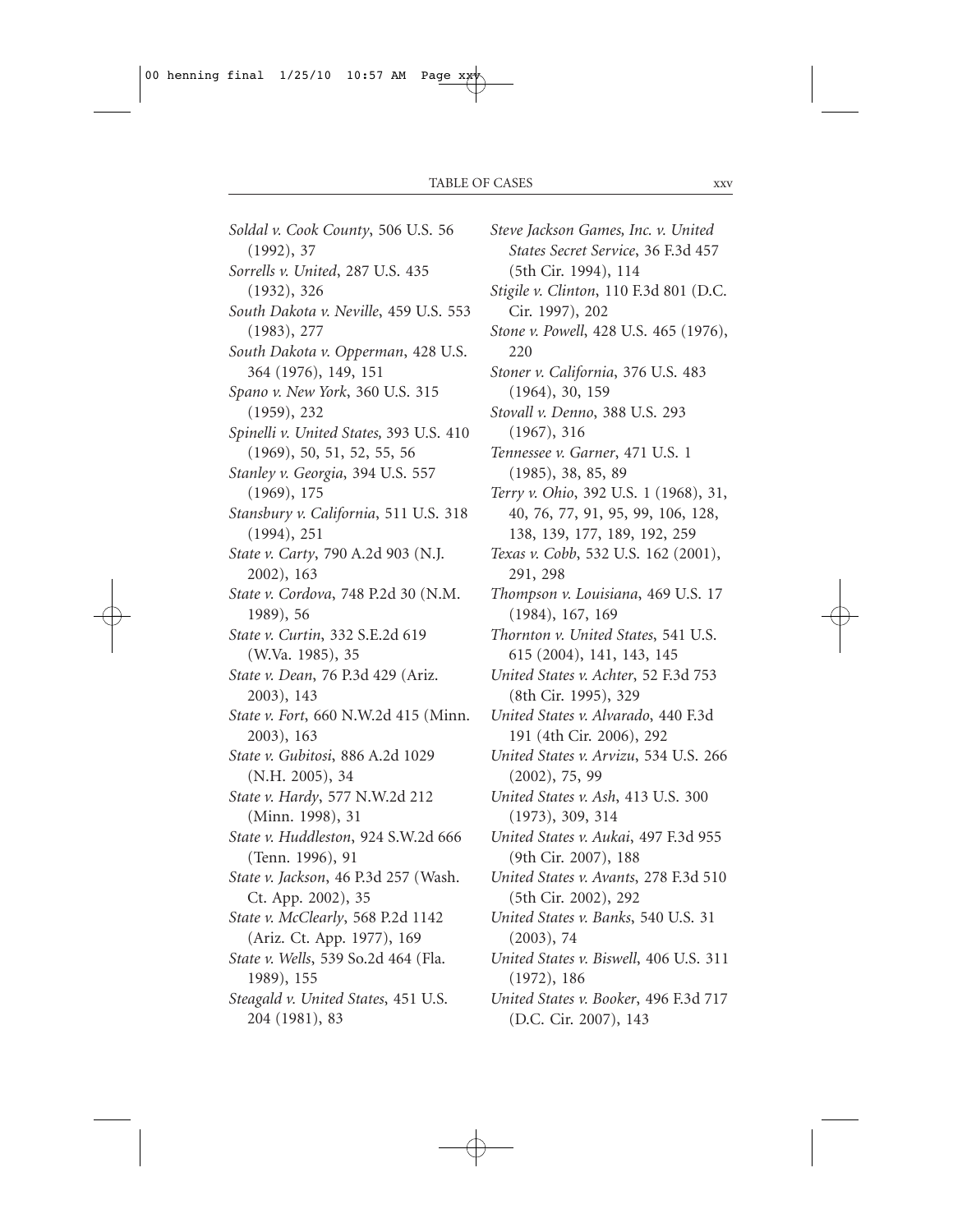*United States v. Brignoni-Ponce*, 422 U.S. 873 (1975), 192 *United States v. Carter*, 378 F.3d 584 (6th Cir. 2004), 174 *United States v. Christian*, 187 F.3d 663 (D.C. Cir. 1999), 139 *United States v. Coker*, 433 F.3d 39 (1st Cir. 2005), 292 *United States v. Conley*, 779 F. 2d 970 (4th Cir. 1985), 253 *United States v. Crews*, 445 U.S. 463 (1980), 320 *United States v. Di Re*, 22 U.S. 581 (1948), 61 *United States v. Diaz*, 519 F.3d 56 (1st Cir. 2008), 139 *United States v. Dion*, 762 F.2d 674 (8th Cir. 1985), 327 *United States v. Dionisio*, 410 U.S. 1 (1973), 28 *United States v. Donovan*, 429 U.S. 413 (1977), 129 *United States v. Drayton*, 536 U.S. 194 (2002), 94, 154, 157 *United States v. Dunn*, 480 U.S. 294 (1987), 30 *United States v. Finley*, 477 F.3d 250 (5th Cir. 2007), 133 *United States v. Flores-Montano*, 541 U.S. 149 (2004), 191 *United States v. Forrester*, 512 F.3d 500 (9th Cir. 2008), 34 *United States v. Freeman*, 482 F.3d 829 (5th Cir. 2007), 160 *United States v. Gamble*, 737 F.2d 853 (Kan. 1984), 330 *United States v. Garner*, 907 F.2d 60 (8th Cir. 1990), 35 *United States v. Grubbs*, 547 U.S. 90 (2006), 63

*United States v. Henry*, 447 U.S. 264 (1980), 287, 289 *United States v. Holland*, 438 F.2d 887 (6th Cir. 1971), 27 *United States v. Hollingsworth*, 27 F.3d 1197 (7th Cir. 1994), 327 *United States v. Jacobsen*, 466 U.S. 109 (1984), 25, 36 *United States v. Karo*, 468 U.S. 705 (1984), 35 *United States v. Knights*, 534 U.S. 112 (2001), 197 *United States v. Knotts*, 460 U.S. 276 (1983), 35 *United States v. Knox*, 112 F.3d 802 (5th Cir. 1997), 327 *United States v. Lee*, 274 U.S. 559 (1972), 35 *United States v. Lefkowitz*, 285 U.S. 452 (1932), 130 *United States v. Leon*, 468 U.S. 897 (1984), 211, 213, 215 *United States v. Looney*, 481 F.2d 31 (5th Cir. 1973), 175 *United States v. Mara*, 410 U.S. 19 (1973), 27 *United States v. Martinez-Fuerte*, 428 U.S. 543 (1976), 193 *United States v. Matlock*, 415 U.S. 164 (1974), 159, 161 *United States v. McLaughlin*, 170 F.3d 889 (9th Cir. 1999), 131 *United States v. McNeal*, 955 F.2d 1067 (6th Cir. 1992), 83 *United States v. Mendenhall*, 446 U.S. 544 (1980), 37, 92 *United States v. Miller*, 425 U.S. 435 (1976), 33 *United States v. Mills*, 412 F.3d 325 (2nd Cir. 2005), 292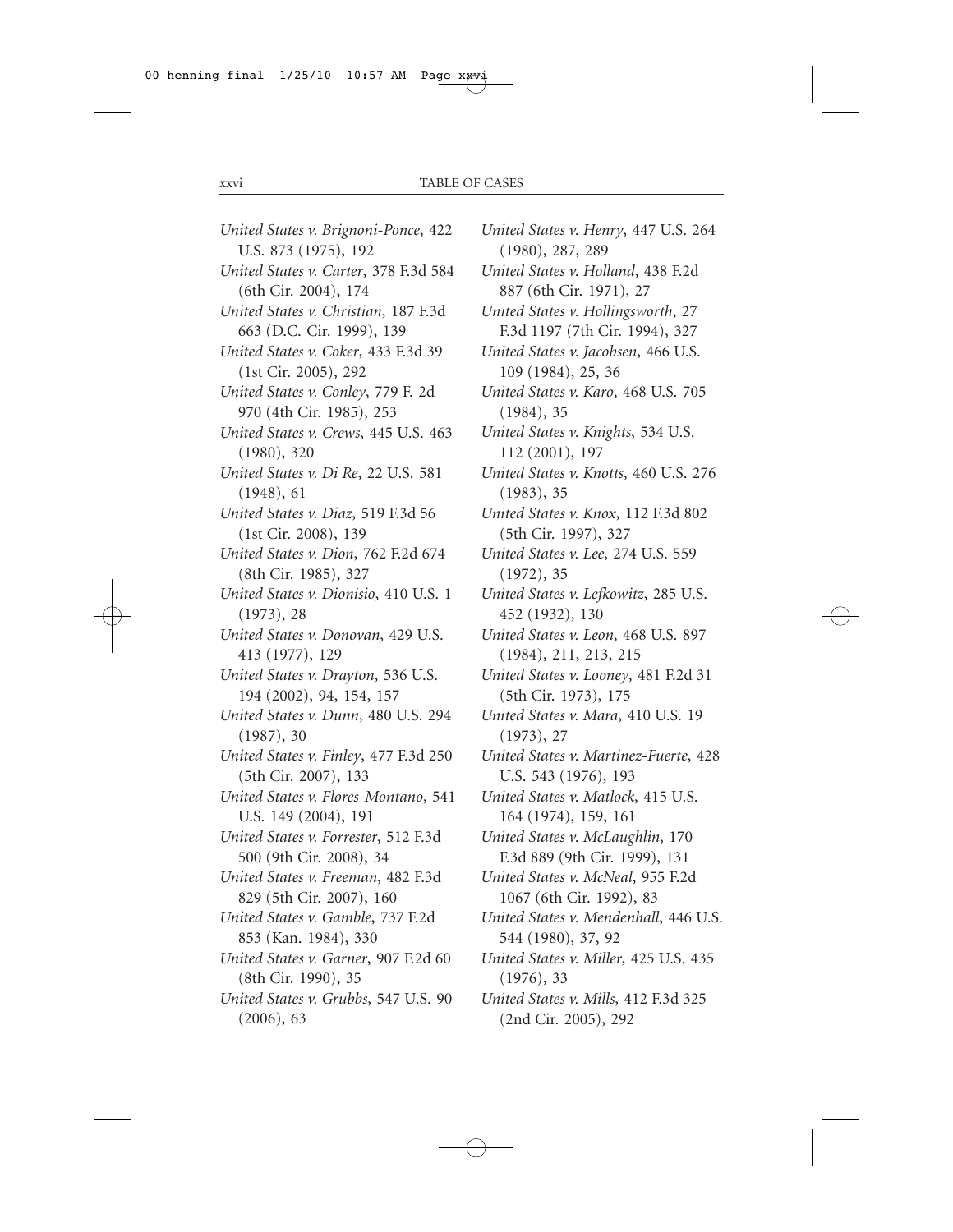*United States v. Montoya de Hernandez*, 473 U.S. 531 (1985), 191 *United States v. Morales*, 923 F.2d 621 (8th Cir. 1991), 132 *United States v. Passaro*, 624 F.2d 938 (9th Cir. 1980), 132 *United States v. Patane*, 542 U.S. 630 (2004), 270, 272 *United States v. Perez*, 440 F.Supp 272 (N.D. Ohio 1977), 169 *United States v. Place*, 462 U.S. 696 (1983), 36, 97 *United States v. Queen*, 847 F.2d 346 (7th Cir. 1988), 131 *United States v. Rabinowitz*, 339 U.S. 56 (1950), 128 *United States v. Ramirez*, 523 U.S. 65 (1998), 73, 74 *United States v. Ramsey*, 431 U.S. 606 (1977), 191 *United States v. Richardson*, 515 F.3d 74 (1st Cir. 2008), 151 *United States v. Robinson*, 414 U.S. 218 (1973), 31, 129, 132 *United States v. Ross*, 456 U.S. 798 (1982), 148 *United States v. Russell*, 411 U.S. 423 (1973), 330 *United States v. Sanders*, 196 F.3d 910 (8th Cir. 1999), 27 *United States v. Santana*, 427 U.S. 38 (1976), 168 *United States v. Sharpe*, 470 U.S. 675 (1985), 115 *United States v. Sokolow*, 490 U.S. 1 (1989), 99, 105 *United States v. Strahan*, 565 F.3d 1047 (7th Cir. 2009), 329 *United States v. Strickland*, 902 F.2d 937 (11th Cir. 1990), 155

*United States v. Stuart*, 923 F.2d 607 (8th Cir. 1991), 329 *United States v. Talvolacci*, 895 F.2d 1423 (D.C. Cir. 1990), 132 *United States v. Thomas*, 864 F.2d 843 (D.C. Cir. 1989), 27 *United States v. Twigg*, 588 F.2d 373 (3d Cir. 1978), 330 *United States v. Verdugo-Urquidez*, 494 U.S. 259 (1990), 25 *United States v. Villamonte-Marquez*, 462 U.S. 579 (1983), 194 *United States v. Wade*, 388 U.S. 218 (1967), 277, 309, 311, 313, 319 *United States v. Walther*, 652 F.2d 788 (9th Cir. 1981), 25 *United States v. Washington*, 431 U.S. 181 (1977), 276 *United States v. Watson*, 423 U.S. 411 (1976), 158, 168 *United States v. White*, 401 U.S. 745 (1971), 34 *United States v. Wilson*, 36 F.3d 205 (1st Cir. 1994), 27 *Vernonia School District 47J v. Acton*, 515 U.S. 646 (1995), 199, 202 *Virginia v. Moore*, 553 U.S. 164 (2008), 82, 130 *Walder v. United States*, 347 U.S. 62 (1954), 274 *Warden v. Hayden*, 387 U.S. 294 (1967), 84, 166 *Wayman v. James*, 400 U.S. 309 (1971), 190 *Weeks v. United States*, 232 U.S. 383 (1914), 206 *Welsh v. Wisconsin*, 466 U.S. 740 (1984), 167, 170 *Whiteley v. Warden*, 401 U.S. 560,

568 (1971), 42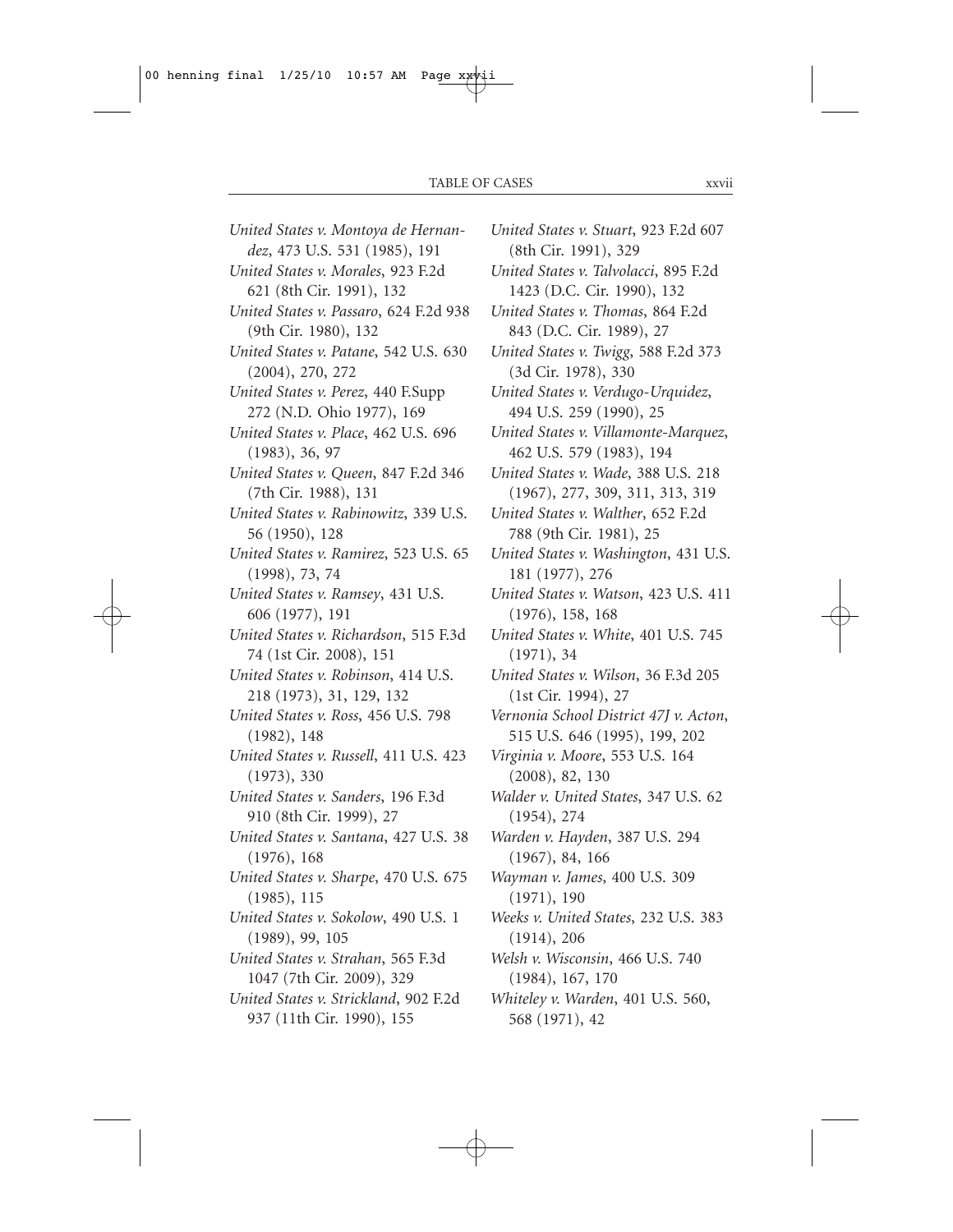206

- *Whren v. United States*, 517 U.S. 806 (1996), 44, 140, 162, 176 *Wilson v. Arkansas*, 514 U.S. 927 (1995), 72, 73, 215 *Wolf v. Colorado*, 338 U.S. 25 (1949),
- *Wong Sun v. United States*, 371 U.S. 471 (1963), 218, 226
	- *Yarborough v. Alvarado*, 541 U.S. 652 (2004), 254
	- *Ybarra v. Illinois*, 444 U.S. 85 (1979), 60, 76, 77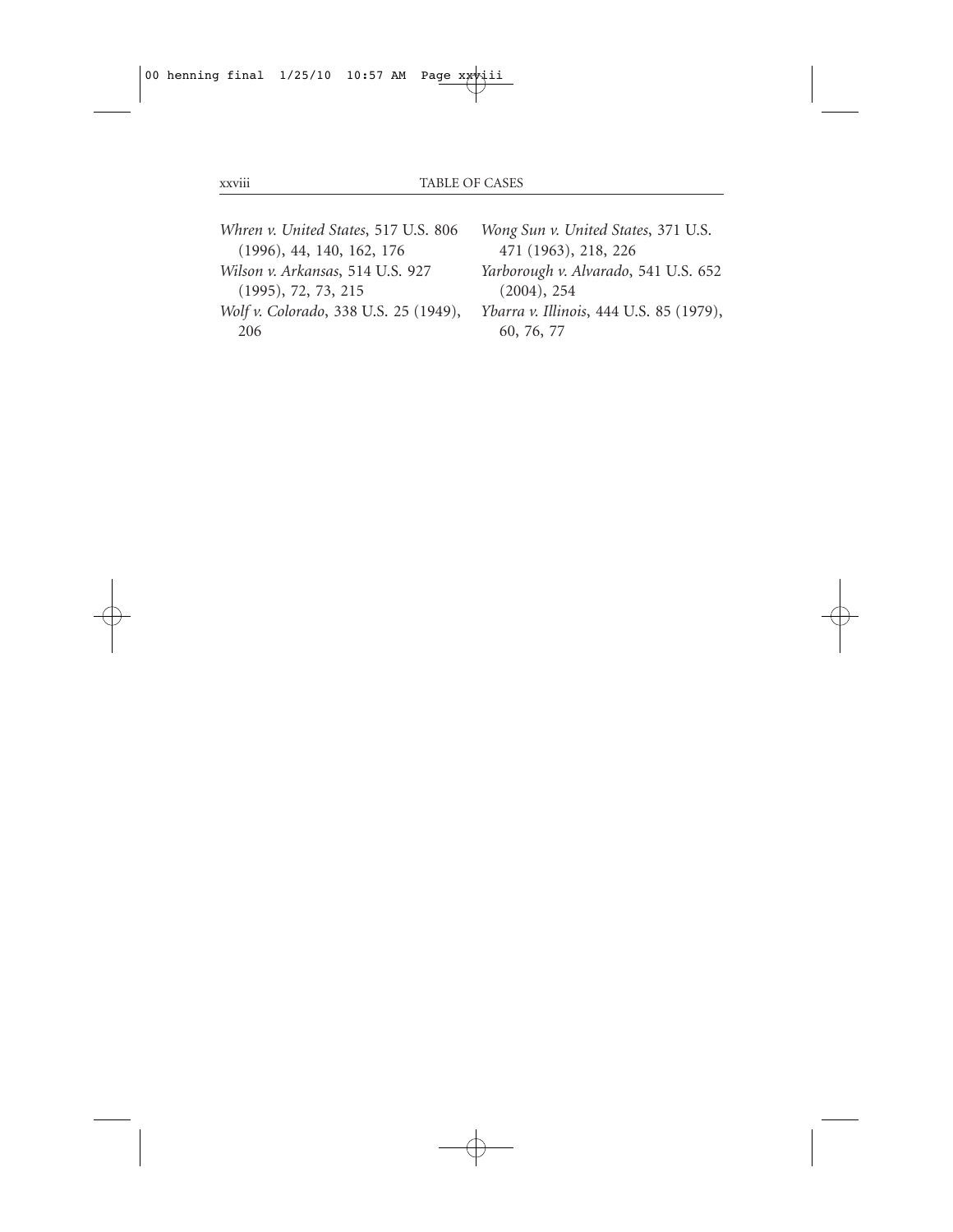## **Series Editor's Foreword**

The Carolina Academic Press Mastering Series is designed to provide you with a tool that will enable you to easily and efficiently "master" the substance and content of law school courses. Throughout the series, the focus is on quality writing that makes legal concepts understandable. As a result, the series is designed to be easy to read and is not unduly cluttered with footnotes or cites to secondary sources.

In order to facilitate student mastery of topics, the Mastering Series includes a number of pedagogical features designed to improve learning and retention. At the beginning of each chapter, you will find a "Roadmap" that tells you about the chapter and provides you with a sense of the material that you will cover. A "Checkpoint" at the end of each chapter encourages you to stop and review the key concepts, reiterating what you have learned. Throughout the book, key terms are explained and emphasized. Finally, a "Master Checklist" at the end of each book reinforces what you have learned and helps you identify any areas that need review or further study.

We hope that you will enjoy studying with, and learning from, the Mastering Series.

> Russell L. Weaver Professor of Law & Distinguished University Scholar University of Louisville, Louis D. Brandeis School of Law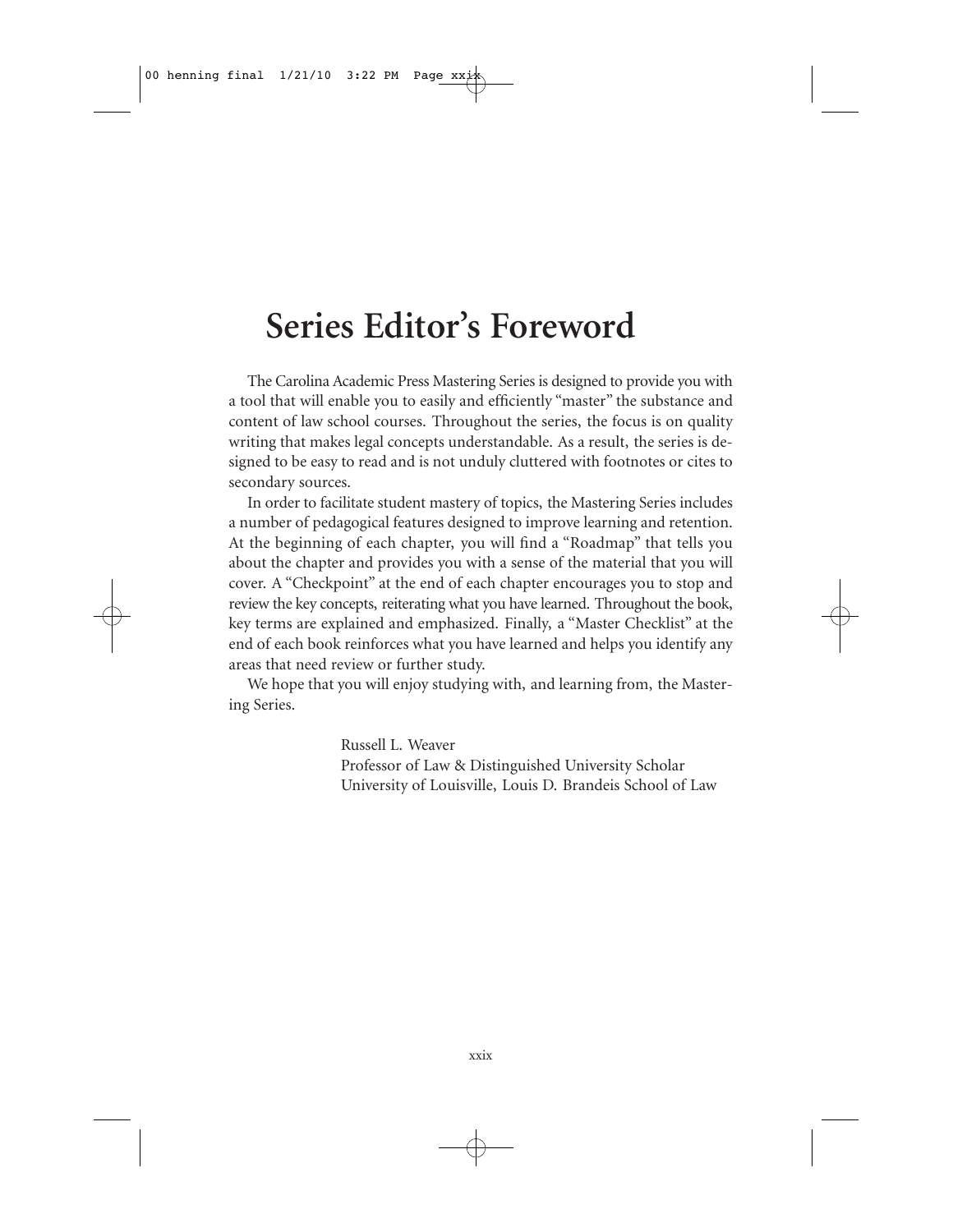## **Preface**

It is difficult to synthesize all of criminal procedure in two volumes. One finds state and federal differences in procedure, and systems that constantly change as a result of new statutes, rules, and court interpretations. The authors hope that this overview of criminal procedure will offer students an accessible study guide in understanding this important subject. The book, however, is not intended to serve as a guide for resolving a specific problem or case.

This Volume One covers the major issues in criminal procedure that relate to the Fourth, Fifth, and Sixth Amendment rights provided in the U.S. Constitution and also covers entrapment. Volume Two examines procedure issues from the bail through the jail process and also considers post-conviction matters. Because the law is not stagnant, it is important to note in using these books that one needs to look to updates that may modify the existing law.

There are many to thank:

- Professor Peter J. Henning thanks his assistant, Olive Hyman, who makes it all work, and the research assistance of Bob Rogosich (Wayne State University Law School Class of 2011).
- Professor Andrew Tasltiz thanks his wife, Patricia V. Sun, Esq., and his dogs, Odo and B'lanna, for their support, patience, love, and feedback on early drafts of several chapters (trust me — the dogs can give you a look that says, "Oh, come on! You can do better than that!"); his research assistants, Melissa Bancroft, Jasmine Modoor, Jeanne Laurenceau, Natasha Williams, and Cassandra Thomas, for their excellent work; his secretary, Gay Kirsch, for her outstanding production skills; and his co-authors, criminal procedure geeks all, albeit with warm hearts and an instinctive way of knowing just how to make me smile.
- Dean Margaret L. Paris thanks her co-authors, who always inspire.
- Professor Cynthia E. Jones thanks her wonderful deans fellows, Molly Bruder, Rebecca Walters, Brandi Taylor, and Shari D'Andrade, for their research assistance , and her Criminal Procedure students — past, present and future— at the American University, Washington College of Law